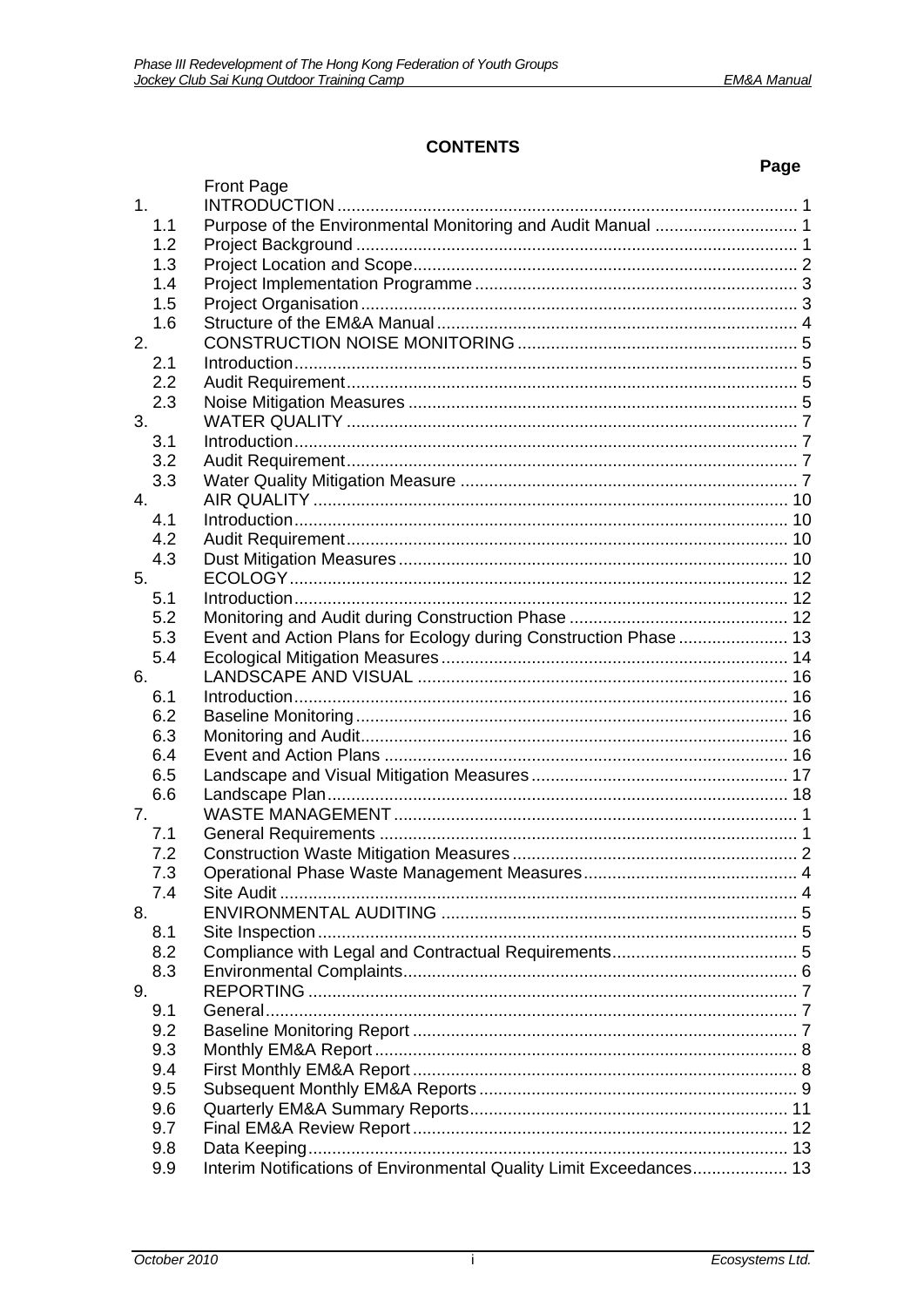# **LIST OF TABLES**

- Table 5.1 Event and Action Plan for Ecological Impact Construction Phase<br>Table 6.1 Event and Action Plan for Landscape and Visual Impact Construc
- Event and Action Plan for Landscape and Visual Impact Construction [Phase](#page-18-1)
- [Table 6.2 Summary of Landscape and Visual Mitigation Measures](#page-21-0)

# **LIST OF FIGURES**

- Figure 1.1 Site Location Plan
- Figure 1.2 Master Layout Plan
- Figure 1.3 Tentative Construction Programme
- Figure 1.4 Project Organisation<br>Figure 5.1 Location of Woodland
- Location of Woodland and Mangrove Compensatory Planting Areas.

# **LIST OF APPENDICES**

- Appendix A Implementation schedule of mitigation measures
- Appendix B Sample template for interim notifications of environmental quality limit exceedances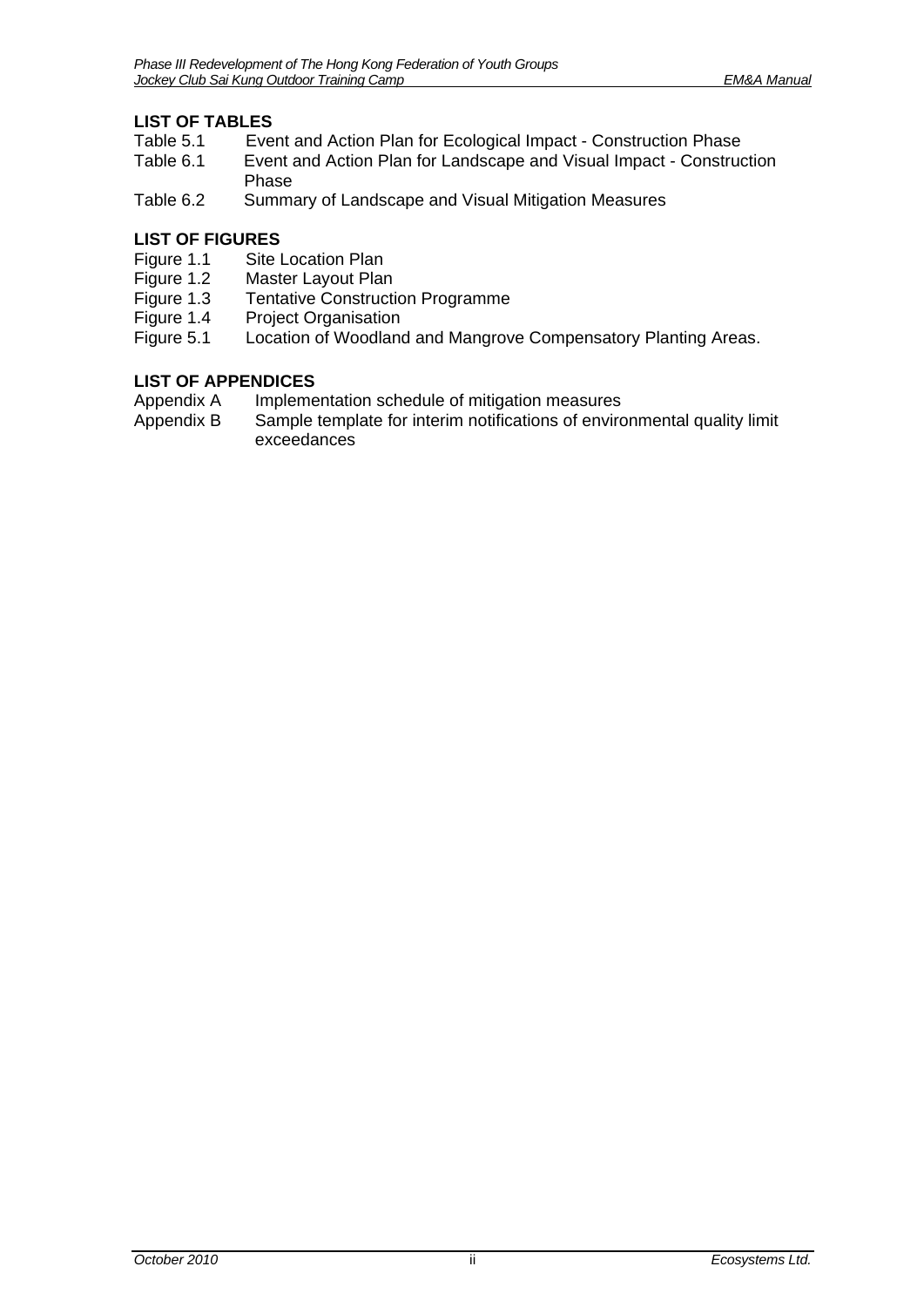# <span id="page-2-0"></span>**1. INTRODUCTION**

### <span id="page-2-1"></span>**1.1 Purpose of the Environmental Monitoring and Audit Manual**

- 1.1.1 The purpose of this Environmental Monitoring and Audit (EM&A) Manual is to guide the setup of an EM&A programme to ensure the effective implementation of mitigation measures recommended in the Environmental Impact Assessment (EIA) report, relevant environmental protection, and pollution prevention and control legislation. The EM&A programme will be used to assess the effectiveness of the implementation of the recommended mitigation measures and to identify any further need for additional mitigation measures or remedial actions.
- 1.1.2 This Manual outlines the monitoring and audit programme for the construction phase of the proposed Project, namely "Phase III Redevelopment of The Hong Kong Federation of Youth Groups Jockey Club Sai Kung Outdoor Training Camp" (hereinafter referred to as "the Project"). It aims to provide systematic procedures for monitoring, auditing and minimizing the environmental impacts associated with the construction works.
- 1.1.3 The EM&A requirements are prepared in accordance with the requirements stipulated in Annex 21 of the Technical Memorandum on EIA Process (EIAO-TM) and the EIA Study Brief (ESB-215/2010). Reference has also been made to EPD's "Environmental Monitoring and Audit Guidelines for Development Projects in Hong Kong".
- 1.1.4 Findings, recommendations and requirements of the EIA, all relevant requirements under the Environmental Impact Assessment Ordinance (EIAO) and other environmental legislation, the Hong Kong Planning Standards and Guidelines (HKPSG) are adopted in the preparation of this Manual.
- 1.1.5 The recommended EM&A programme in this Manual contains the following information :
	- Duties of the Environmental Team (ET) in the environmental monitoring and audit programme;
	- Information on project organisation, construction schedule and activities;
	- Information on the tentative construction programme and the necessary environmental monitoring and audit programme to track the varying environmental impacts;
	- Definition of Action and Limit levels, and establishment of Event and Action Plans;
	- Requirements of reviewing pollution sources and work procedures in the event of non-compliance of the environmental criteria;
	- Requirements of presentation of environmental monitoring and audit data and appropriate reporting procedures;
	- An Implementation Schedule (**Appendix A**) of the environmental mitigation measures recommended in the EIA report for the Project;
	- Record forms (**Appendix B**) to be adopted where applicable during the construction phase of the Project.

# <span id="page-2-2"></span>**1.2 Project Background**

1.2.1 The project "Phase III Redevelopment of The Hong Kong Federation of Youth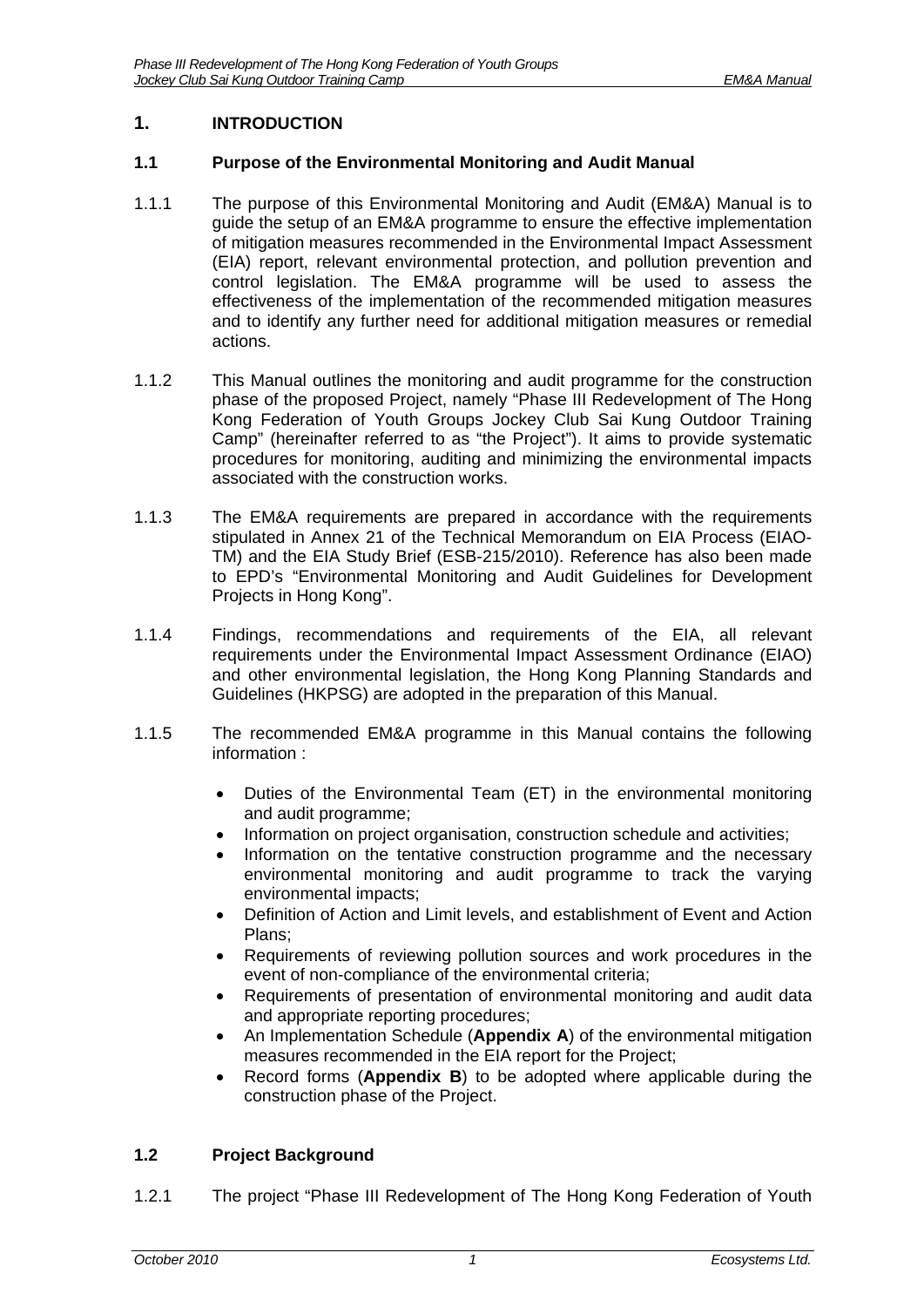Groups Jockey Club Sai Kung Outdoor Training Camp (hereinafter referred to as the "Project") is to redevelop the existing Jockey Club Sai Kung Outdoor Training Camp and increase the number of dormitories and canteen capacity in order to meet the increasing public demand. The redevelopment works include the following major components: construct seven dormitory buildings comprising a total of 19 units on the lower portion of the slope southeast of the existing buildings; construct a new canteen block at the centre of the camp comprising a dining hall, a cafeteria, activity rooms and a drop off point for arrival of visitors; construct of two platform decks for outdoor activities; and construct a new wastewater treatment and reuse system.

- 1.2.2 Earthworks and building works partly or wholly within an existing Country Park is classified as a designated project under Item Q.1 of Part I, Schedule 2 of the Environmental Impact Assessment Ordinance (EIAO) (Cap. 499). The reuse of treated sewage effluent from a treatment plant is classified as a designated project under Item F.4 of Part I, Schedule 2 of the Environmental Impact Assessment Ordinance (EIAO) (Cap. 499). The Project, which incorporates these two features, thus falls under the remit of the EIAO.
- 1.2.3 An EIA study has been undertaken to provide information on the nature and extent of environmental impacts arising from the construction of the Project and related activities taking place concurrently and to contribute to decisions on the overall acceptability of the Project.

# <span id="page-3-0"></span>**1.3 Project Location and Scope**

- 1.3.1 The Project Site is located at the southern extremity of Tai Mong Tsai, at the foothill of Cheung Shan and is accessed via Tai Mong Tsai Road (**Figure 1.1**). The site lies between the wooded slopes of Cheung Shan and Tai Mong Tsai Road to the northeast, and the channel with a wooded slope at the opposite end of the study area to the southwest. The channel is the estuary of Tai Mong Tsai Stream, which flows to Inner Port Shelter. The Project Site is currently occupied by camp facilities/buildings, landscape amenity areas and vegetated slopes.
- 1.3.2 The Project has three major components: 1) one new canteen block at the center of the existing camp site; 2) seven three-storey dormitories and adventure facilities on the hillside southeast of the existing camp site, and 3) two platform decks near the existing slipway to provide ground-level open area for outdoor activities. The capacity of the camp site would be increased to about 460 bed spaces and dining services would be expanded to serve 350 people. A wastewater reuse system would also be installed for re-use of wastewater generated from the new canteen kitchen for irrigation and toilet flushing. The total footprint of Phase III redevelopment is about 0.65 ha. The Master Layout Plan is shown in **Figure 1.2**.
- 1.3.3 In terms of zoning, the Project area is covered by the Outline Zoning Plan S/SK-TMT/4 - Tai Mong Tsai & Tsam Chuk Wan. Zones within the Project Site include Recreation and Country Park. Part of the Project would be confined to the existing camp site (Recreation Zone), while the rest would like within Country Park Zone. The Coastal Protection Area located upstream of the Project Site would be avoided. After the proposed redevelopment, the camp would continue to provide the aforementioned services to the general public. This supports the functions of the Country Parks, which are "designated for the purposes of nature conservation, countryside recreation and outdoor education" (AFCD 2010). Therefore, no rezoning will be proposed under the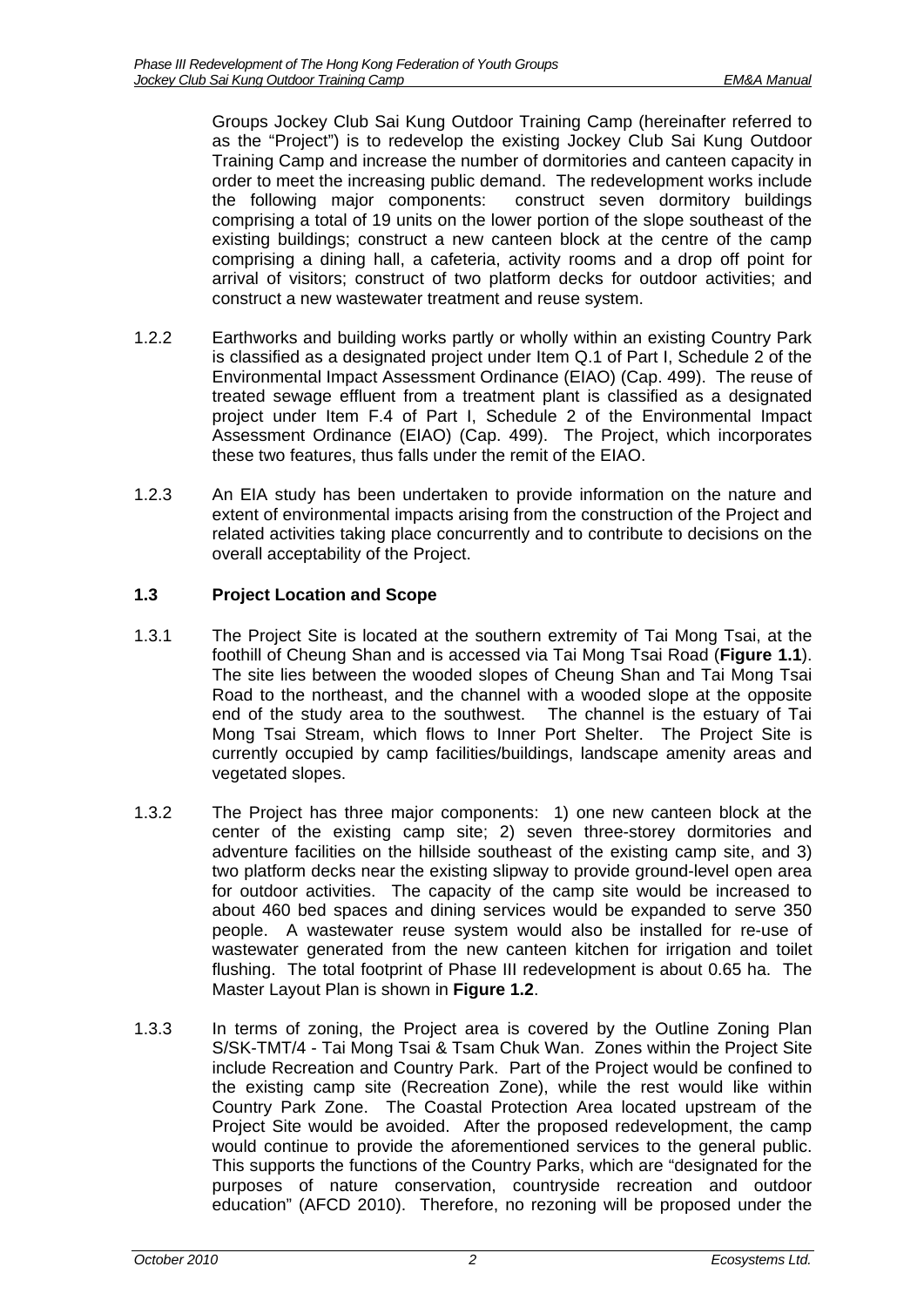Project; and there would be no reduction in the extent of the Sai Kung West Country Park. Within the Country Park boundaries, "all uses and developments require the consent of Country and Marine Parks Authority, and approval from Town Planning Board is not required" (TPB 2010).

### <span id="page-4-0"></span>**1.4 Project Implementation Programme**

1.4.1 The construction works are proposed to commence in February 2011 and to be completed in 15 months, by April 2012. The tentative construction programme is summarised in **Figure 1.3**.

# <span id="page-4-1"></span>**1.5 Project Organisation**

1.5.1 The proposed project organisation is shown in **Figure 1.4**. The responsibilities and qualifications of respective parties are listed as below.

### *Project Proponent (The Hong Kong Federation of Youth Groups)*

1.5.2 The Project Proponent is The Hong Kong Federation of Youth Groups and will assume overall responsibility for the project.

### *The Contractor*

- 1.5.3 The main duties of the Contractor are summarised below:
	- Provide assistance to ET in carrying out monitoring:
		- Submit proposals on mitigation measures in case of exceedances of Action and Limit levels in accordance with the Event and Action Plans;
		- Implement measures to reduce impact where Action and Limit levels are exceeded;
		- Discuss with the ET, IEC and ER on any additional mitigation measures identified to be required by the ET and implement the agreed measures to alleviate any identified environmental impact to acceptable levels;
		- Report to the ET on the actions taken targeting at environmental protection for inclusion in the monthly report to be prepared by the ET
		- Adhere to the procedure for carrying out complaint investigation in accordance with **Section 8.3** of this Manual

# *The Engineer or Engineer Representative (ER)*

- 1.5.4 The ER is to be employed by project proponent, and his main duties are summarised below:
	- Supervise the Contractors activities and ensure that the requirements in this Manual are fully complied with;
	- Inform the Contractor when action is required to reduce impacts in accordance with the Event and Action Plans; and
	- Review the EM&A Reports submitted by the ET and follow up the recommendations
	- Adhere to the procedure for carrying out complaint investigation in accordance with **Section 8.3** of this Manual

# *The Environmental Team (ET)*

1.5.5 The ET is to be employed by project proponent/contractor. The ET Leader shall have relevant professional qualifications and at least 7 years of experience in EM&A or environmental management subject to approval of the ER and the EPD. The ET shall not be in any way an associated body of the Contractor and the IEC.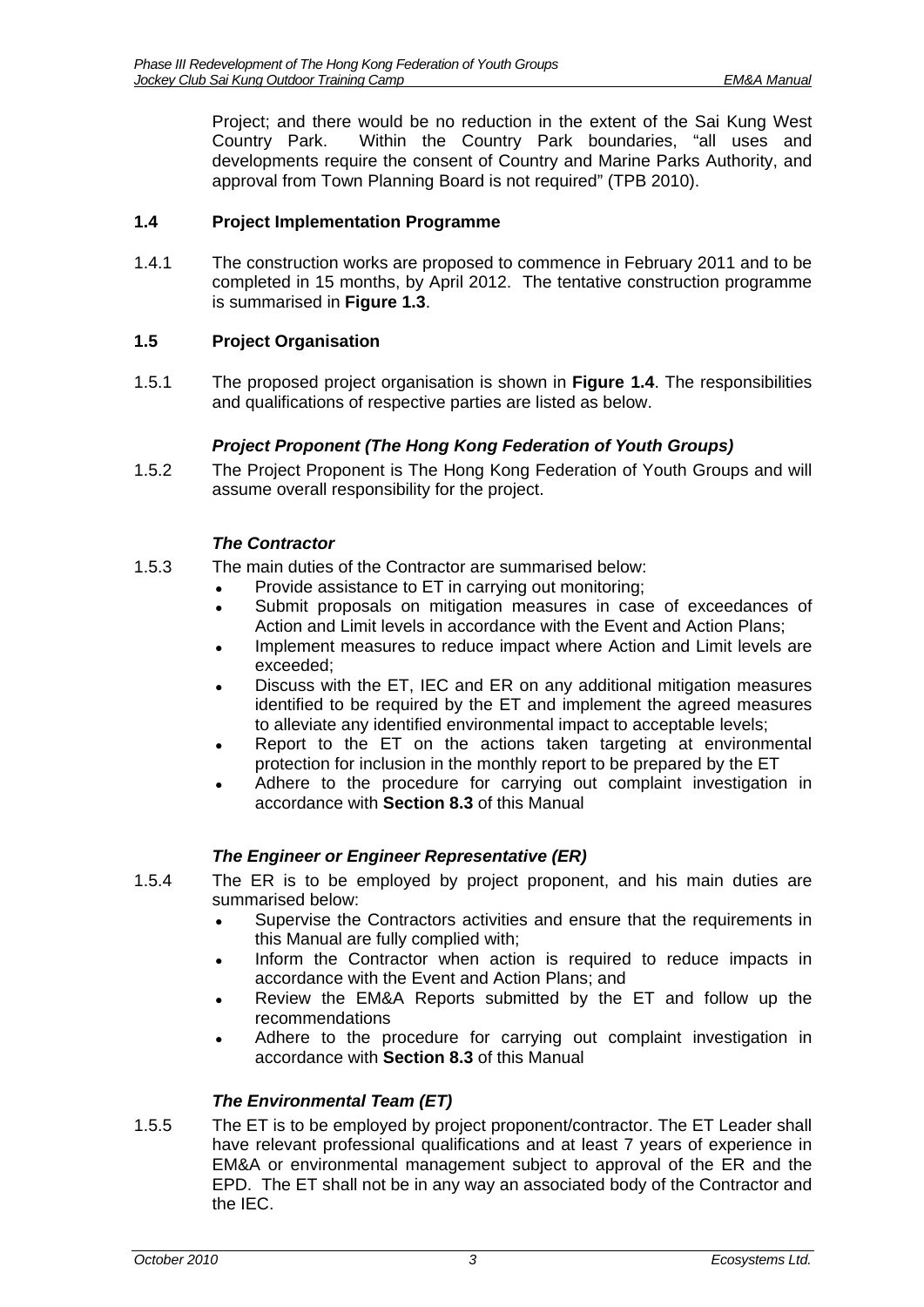### 1.5.6 The main duties of ET are summarised below:

- Monitor the various environmental parameters as required in this Manual;
- Analyse the EM&A data and review the success of EM&A programme to cost effectively confirm the adequacy of mitigation measures implemented and the validity of the EIA predictions and to identify any adverse environmental impacts arising;
- Carry out site inspections to investigate and audit the Contractor's site practice, equipment and work methodologies with respect to pollution control and environmental mitigation, and anticipate environmental issues for proactive action before problems arise;
- Audit on the environmental monitoring data and the site environmental conditions;
- Prepare and submit the EM&A reports to the Project Proponent and EPD;
- Recommend suitable mitigation measures to the Contractor in the case of exceedance of Action and Limit levels in accordance with the Event and Action Plans;
- Assist the Contractor and the Engineer/ ER in formulating any necessary corrective actions and/ or additional mitigation measures, and liaising with relevant Government Departments where necessary
- Adhere to the procedures for carrying out complaint investigation in accordance with **Section 8.3**.

### *Independent Environmental Checker (IEC)*

- 1.5.7 The IEC is to be employed by project proponent / engineer to audit the results of the EM&A works carried out by the ET. The IEC shall have relevant professional qualifications and at least 7 years of experience in environmental monitoring and audit (EM&A) or environmental management subject to approval of the ER and the EPD. The IEC shall not be in any an associated body of the Contractor or the ET.
- 1.5.8 The main duties of IEC are summarised below:
	- Check, review, verify the EM&A works performed by the ET;
	- Conduct random site inspection and audit the monitoring activities and results;
	- Evaluate the EM&A reports submitted by the ET;
	- Review the proposals for mitigation measures submitted by the Contractor in accordance with the Event and Action Plans;
	- Adhere to the procedures for carrying out complaint investigation in accordance with **Section 8.3**

### <span id="page-5-0"></span>**1.6 Structure of the EM&A Manual**

- 1.6.1 Following this chapter, the remainder of the EM&A Manual is set out as follows:
	- Chapter 2 sets out EM&A requirements for noise ;
	- Chapter 3 sets out EM&A requirements for water quality
	- Chapter 4 sets out EM&A requirements for air quality
	- Chapter 5 sets out EM&A requirements for ecology ;
	- Chapter 6 sets out EM&A requirements for landscape and visual;
	- Chapter 7 sets out EM&A requirements for waste management ;
	- Chapter 8 details the EM&A reporting requirements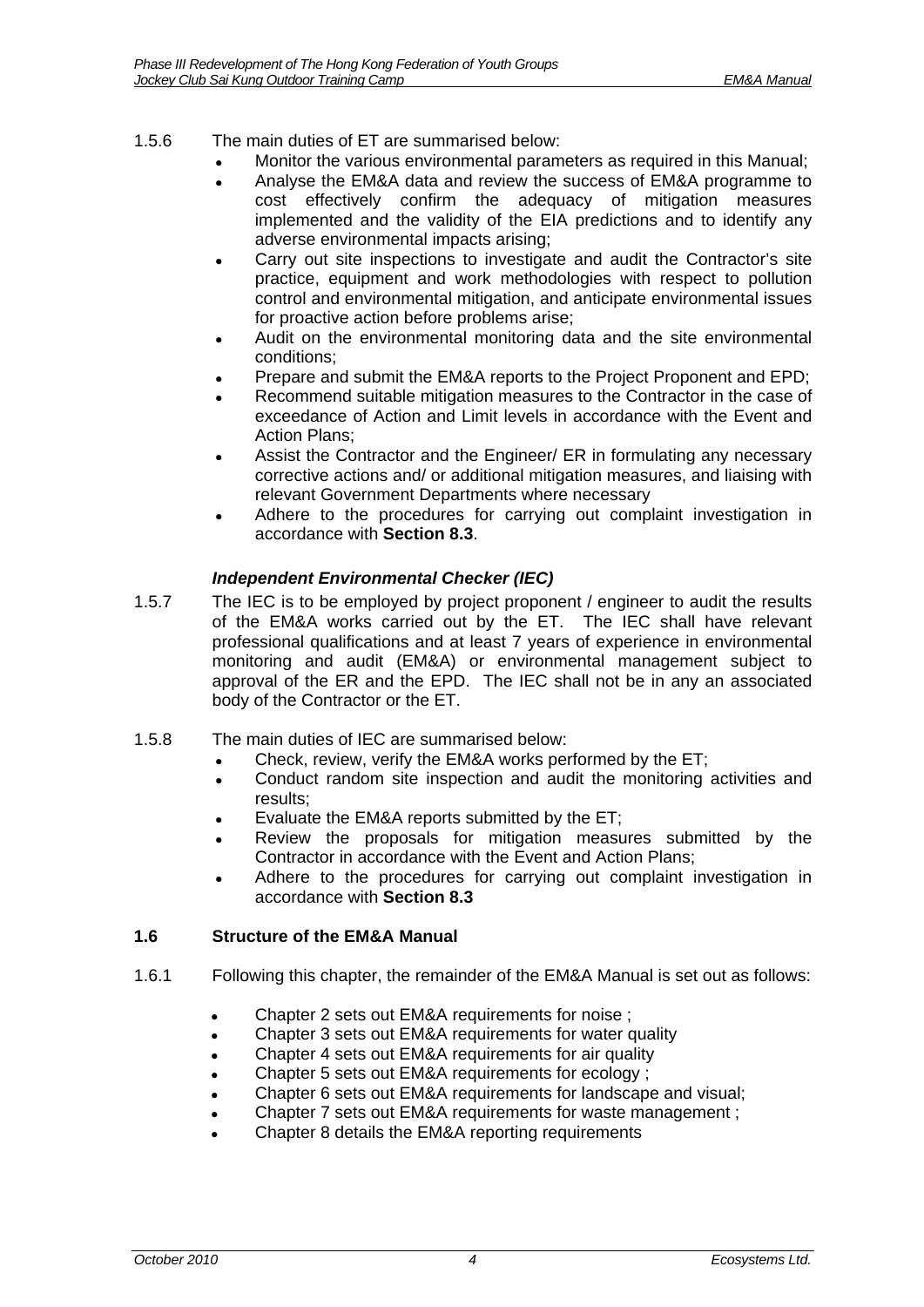## <span id="page-6-0"></span>**2. CONSTRUCTION NOISE MONITORING**

#### <span id="page-6-1"></span>**2.1 Introduction**

- 2.1.1 Potential noise impacts arising from the construction and operation of the Project have been evaluated.
- 2.1.2 During construction phase, construction noise impacts arising from the use of Powered Mechanical Equipment (PME) has been assessed comprehensively and the noise impact to the surrounding noise sensitive receiver would be well complied with the day-time noise criteria. Adverse construction noise impact is therefore not expected.
- 2.1.3 The operational impact of general traffic noise and noisy equipment of the proposed wastewater reuse system has been evaluated. Noise protection measures and design for the Project include maximising distance of the new dormitory (NSR-D) from road, installation of air conditioners for the buildings of NSR-D, and enclosure of noisy equipment for the wastewater reuse system. Therefore, it is anticipated that no operational impact from traffic noise and fixed noise source would be generated.
- 2.1.4 Construction and operational noise monitoring of the Project is therefore considered not necessary. Weekly site audits are required to ensure that the recommended noise impact control and mitigation measure are properly implemented.

### <span id="page-6-2"></span>**2.2 Audit Requirement**

2.2.1 It is recommended that audits shall be carried out by the Environmental Team on a weekly basis to ensure that the recommended mitigation measures are carried out by the Contractor. Special attention shall be paid to the enforcement of construction noise control measures during construction process. The ET should consider the programme and site for construction works in determining the location to carry out the auditing.

#### <span id="page-6-3"></span>**2.3 Noise Mitigation Measures**

- 2.3.1 The EIA report has recommended various construction noise control and mitigation measures. These are summarised below for easy reference. The Contractor shall be responsible for the design and implementation of these recommended measures.
	- Contractor shall comply with and observe the Noise Control Ordinance (NCO) and its current subsidiary regulations;
	- Before the commencement of any work, the Contractor shall submit to the Engineer for approval the method of working, equipment and soundreducing measures intended to be used at the Project Site;
	- Contractor shall devise and execute working methods that will minimise the noise impact on the surrounding environment, and shall provide experienced personnel with suitable training to ensure that these methods are implemented;
	- Only well-maintained plant and equipment should be operated on-site;
	- Plant/equipment should be serviced regularly during the construction programme;
	- Machines that may be in intermittent use should be shut down or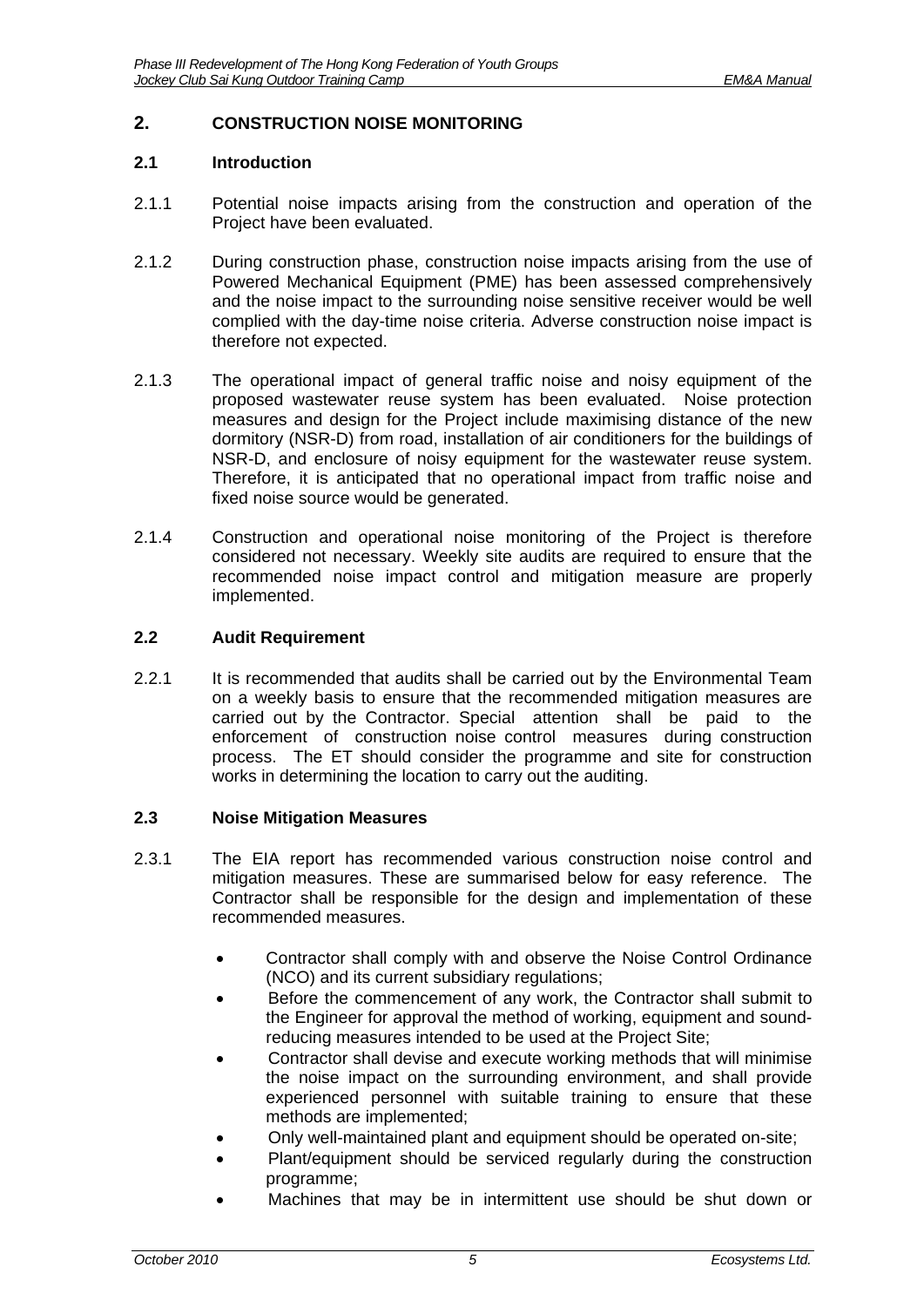throttled down to a minimum between work periods;

- Silencers and/or mufflers on construction equipment should be utilised and should be properly maintained during the construction programme;
- Noisy activities should be scheduled to minimise exposure of nearby NSRs to high levels of construction noise. For example, noisy activities should be scheduled for midday or at times coinciding with periods of high background noise (such as during peak traffic hours);
- Noisy equipment such as emergency generators shall always be sited as far away as possible from noise sensitive receivers;
- Mobile plant/equipment should be sited as far away from NSRs as possible; and
- Material stockpiles and other structures should be effectively utilised as noise barriers, where practicable.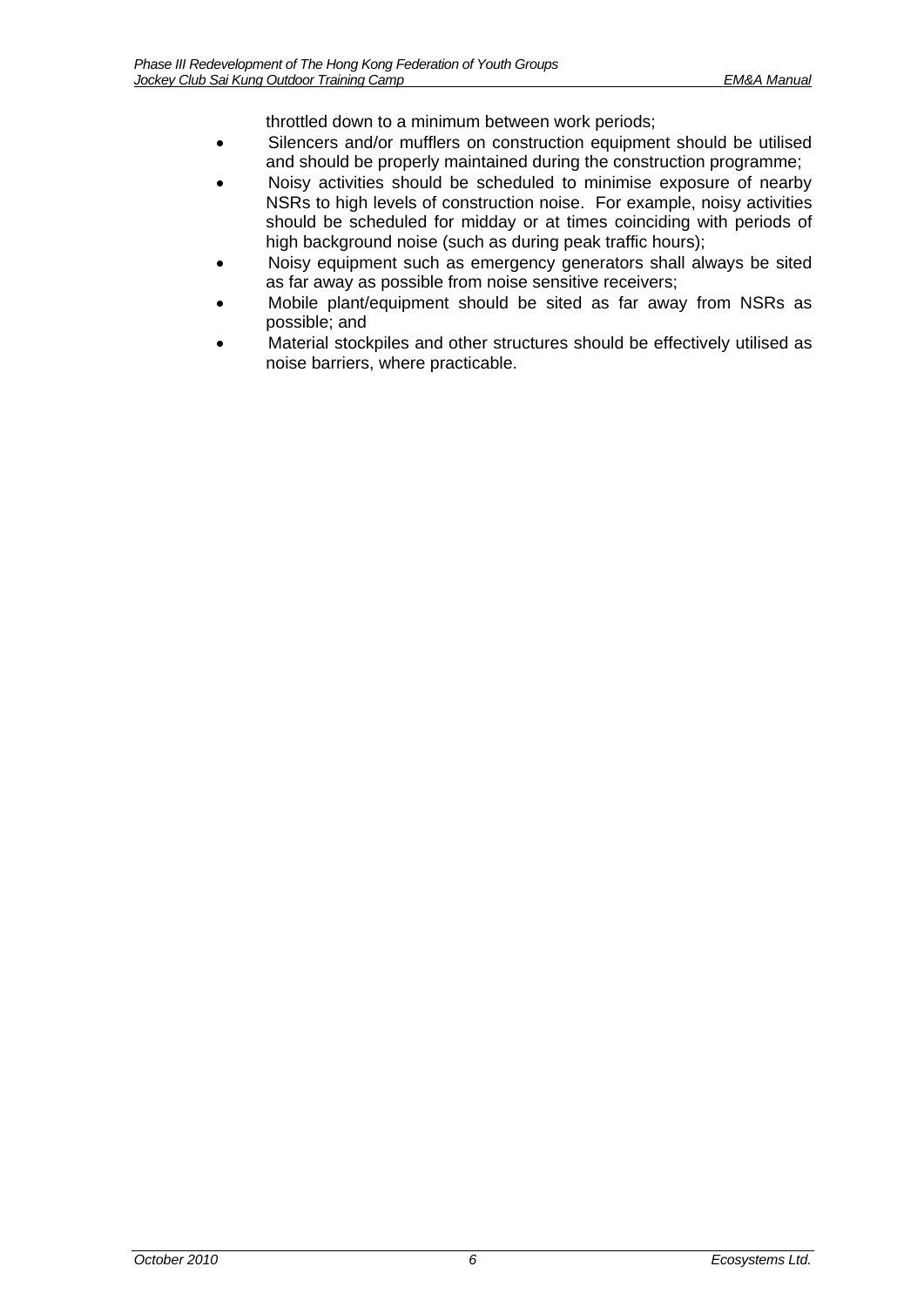# <span id="page-8-0"></span>**3. WATER QUALITY**

### <span id="page-8-1"></span>**3.1 Introduction**

- 3.1.1 Potential water quality impacts arising from the construction and operation of the Project have been evaluated.
- 3.1.2 Due to the small scale of the Project, water quality impact during construction phase arising from the site runoff and sewage generated from construction workforce would be minimized with the implementation of good site practice. No adverse construction water quality impact is anticipated.
- 3.1.3 The increase of wastewater with the operation of the redevelopment Project is expected. However, it is anticipated that the advanced water treatment technology of the existing sewage treatment plant and the proposed wastewater reuse system would be capable to treat the additional wastewater and complied with the corresponding water quality objective, legislation and requirement.
- 3.1.4 Construction and operational water quality monitoring of the Project is therefore considered not necessary. Weekly site audits are required to ensure that the recommended water quality impact control and mitigation measure are properly implemented.

### <span id="page-8-2"></span>**3.2 Audit Requirement**

3.2.1 It is recommended that audits shall be carried out by the Environmental Team on a weekly basis to ensure that the recommended mitigation measures are carried out by the Contractor. Special attention shall be paid to the enforcement of site runoff control measures during construction process. The ET should consider the programme and site for construction works in determining the location to carry out the auditing.

### <span id="page-8-3"></span>**3.3 Water Quality Mitigation Measure**

3.3.1 The EIA report has recommended mitigation measures during the construction and operational phases of the Project. The Best Management Practices (BMPs) will be implemented in controlling water pollution during the construction phase. The guidelines for handling and disposal of construction site discharges as detailed in EPD's ProPECC Note PN1/94 "Construction Site Drainage" will be followed. The water pollution control measures that are considered most relevant to this Project are listed below which should be implemented by the Contractor during the execution of the site formation and road works, where practicable:

# *Runoff from Construction Site*

- High loading of suspended solids (SS) in construction site runoff shall be prevented through proper site management by the contractor;
- The boundary of critical work areas shall be surrounded by sandbags, ditches, or embankments. Accidental release of soil or refuse onto the adjoining land should be prevented by the provision of site hoarding or earth bunds at the site boundary. These facilities should be constructed in advance of site formation works and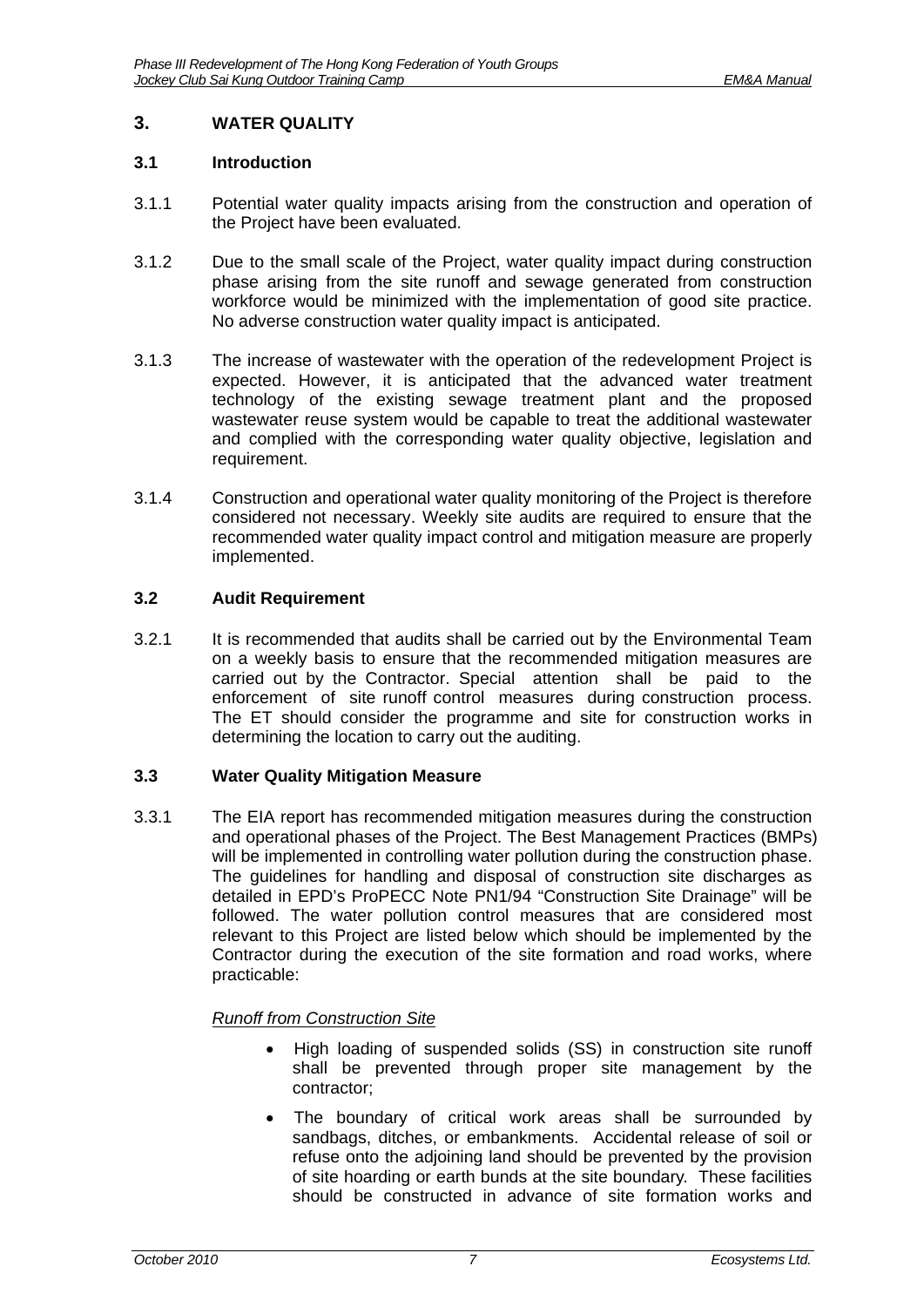roadworks;

- Consideration should be given to plan construction activities to allow the use of natural topography of the Project Site as a barrier to minimise uncontrolled non-point source discharge of construction site runoff;
- Temporary ditches or earthen bunds should be provided to facilitate directed and controlled discharge of runoff into storm drains via sand/ silt removal facilities such as sand traps, silt traps and sediment retention basin. Oil and grease removal facilities should also be provided where appropriate, for example, in area near plant workshop/ maintenance areas;
- Sand and silt removal facilities, channels and manholes should be maintained and the deposited silt and grit should be removed regularly by the contractor, and at the onset of and after each rainstorm to ensure that these facilities area functioning properly;
- Slope exposure should be minimised where practicable especially during the wet season. Exposed soil surfaces should be protected from rainfall through covering temporarily exposed slope surfaces or stockpiles with tarpaulin or the like;
- Haul roads should be hard paved by laying crushed rock, gravel or other granular materials to minimise discharge of contaminated runoff;
- Water run-off flow rates should be slowed across exposed soil surfaces through use of sandbags;
- Plant workshop/ maintenance areas, if any, should be bunded and constructed on a hard standing. Sediment traps and oil interceptors should be provided at appropriate locations;
- Manholes (including newly constructed ones), if any, should be adequately covered or temporarily sealed so as to prevent silt, construction materials or debris from getting into the drainage system;
- Construction works should be programmed to minimise soil excavation works where practicable during rainy conditions;
- Chemical stores should be contained (bunded) to prevent any spills from contact with water bodies. All fuel tanks and/ or storage areas should provided with locks and be sited on hard surface;
- Chemical waste arising from the construction of the Project Site should be properly stored, handled, treated and disposed of in compliance with the requirements stipulated under the Waste Disposal (Chemical Waste) (General) Regulation;
- Drainage facilities must be adequate for the controlled release of storm flows.

# *Wastewater from Construction Site*

 Sewage generated from the construction workforce should be contained in chemical toilets until connection to public foul sewer can be provided. Chemical toilets should be provided at a minimum rate of about 1 per 50 workers. The facility should be serviced and cleaned by a specialist contractor at regular intervals;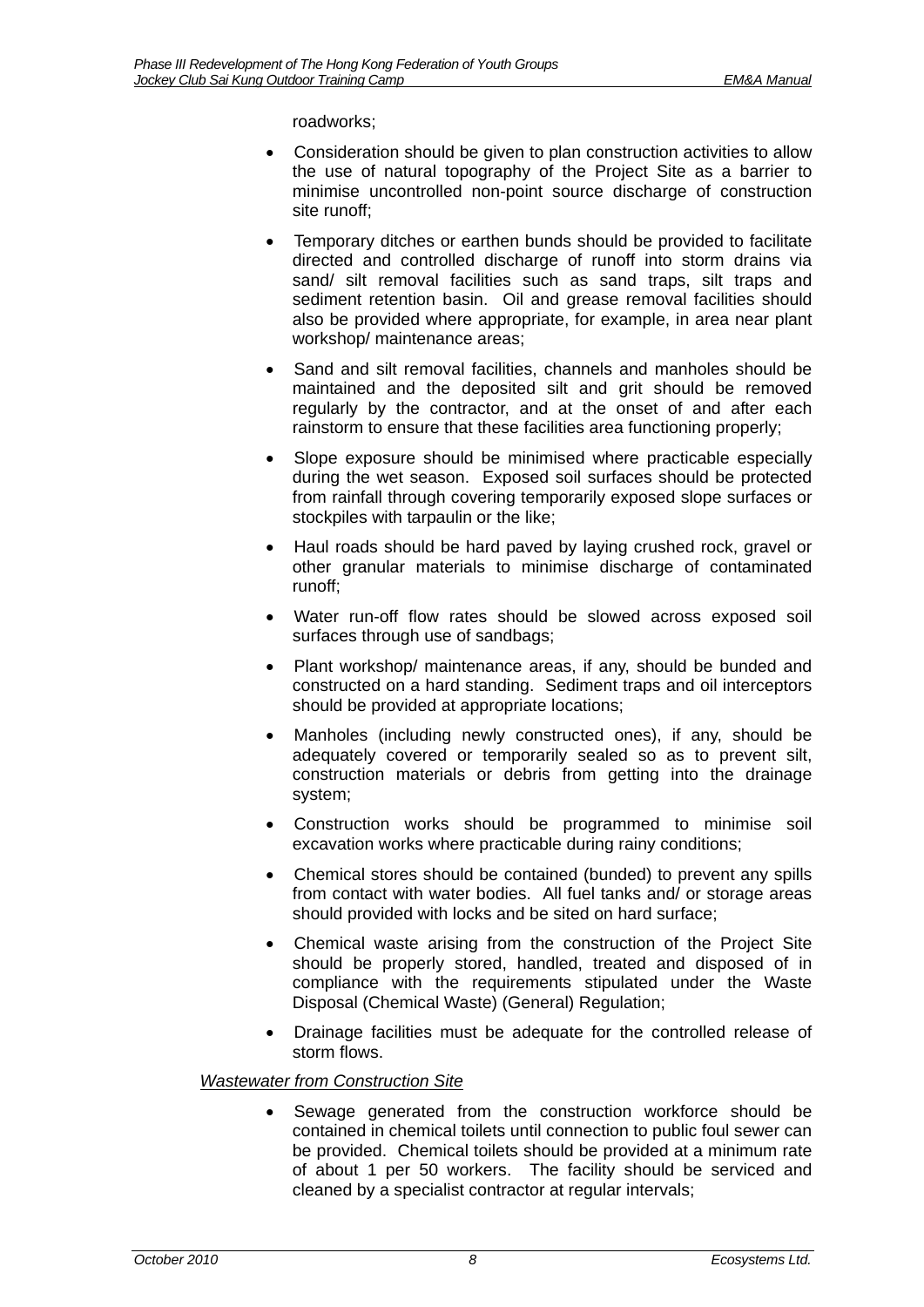- Vehicle wheel washing facilities should be provided at the site exit such that mud, debris, etc. deposited onto the vehicle wheels or body can be washed off before the vehicles leave the Project site;
- The section of the road between the wheel washing bay and the public road should be hard paved with backfill to reduce vehicle tracking of soil and to prevent site run-off from entering public road drains.

### *Oils and Solvents*

- Spillage of fuel oils or other polluting fluids should be prevented at source. It is recommended that all stocks should be stored inside proper containers and sited on sealed areas, preferably surrounded by bunds.
- 3.3.2 During the operational phase, apart from the online monitoring and control system for the wastewater quality, regular sampling programme will be devised to further safeguard and ensure that the quality of the treated effluent is suitable for reuse. Should the treated effluent not meet the required standards for irrigation and flushing or in case of breakdown of the wastewater system, a contingency plan would be triggered. The wastewater reuse system will be shut down. The canteen wastewater from Phase III will be held in the new holding tank for the MBR. The new holding tank has a capacity of 15m<sup>3</sup> and a minimum storage time of half day capacity. The canteen wastewater will then be diverted to the existing sewage treatment plant via the coarse screen chamber, and it will be held in the equalisation holding tank, with a capacity of  $96m<sup>3</sup>$ , for screening and treatment. The existing sewage treatment plant (with maximum treatment capacity of 152.7m<sup>3</sup>/d) for Phase I & II has a daily flow of  $35m<sup>3</sup>$  per day, so it has a spare capacity of more than 50%, which is adequate to treat the canteen wastewater. The treated effluent for direct discharge will not undergo any chlorination process. During this period, both irrigation system and flushing system will use the fresh water from city main as water source. The water reuse system would be fully inspected for problem fixing before reoperation.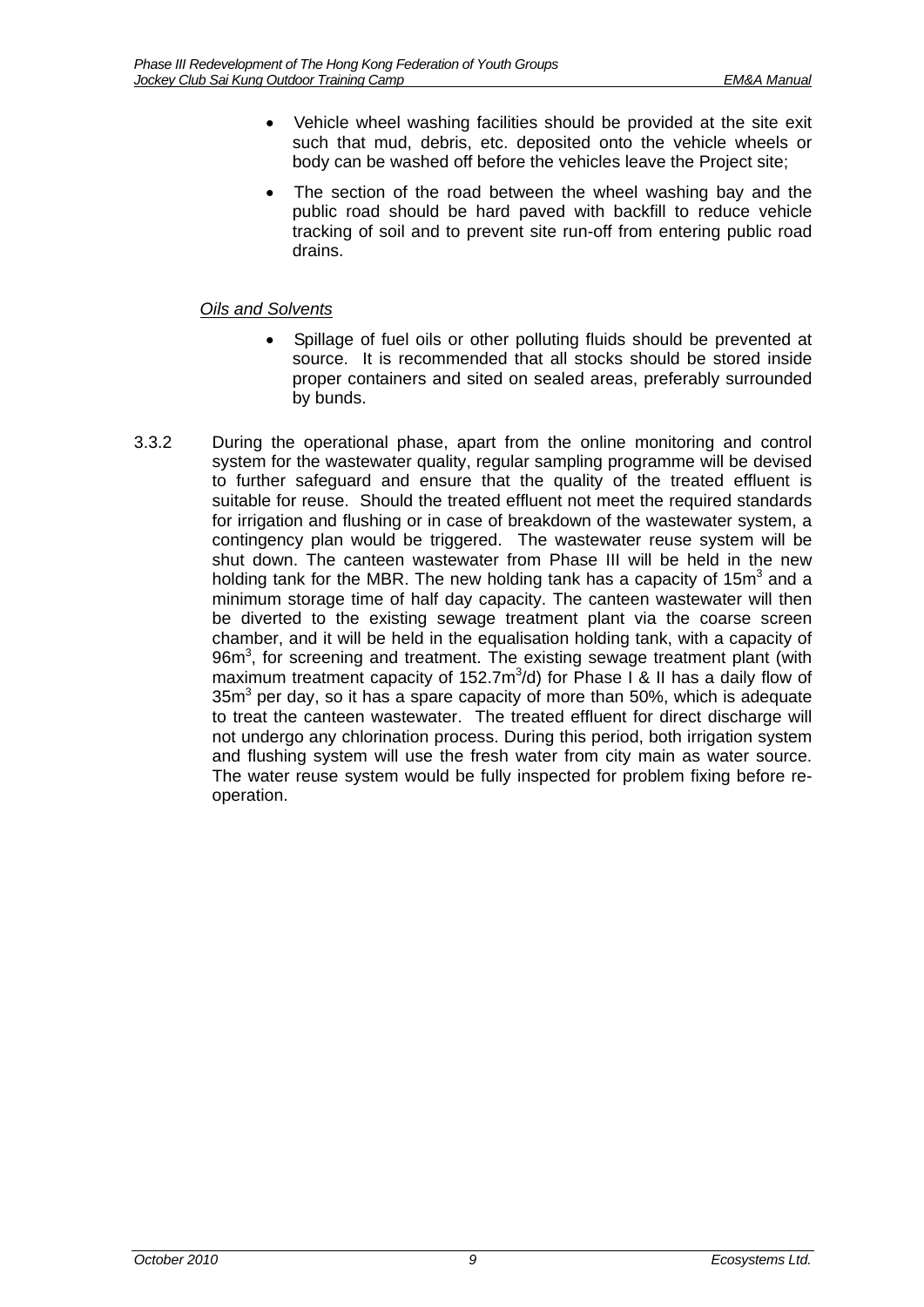# <span id="page-11-0"></span>**4. AIR QUALITY**

### <span id="page-11-1"></span>**4.1 Introduction**

- 4.1.1 Potential air quality impacts arising from the construction and operation of the Project have been evaluated.
- 4.1.2 During construction phase, unacceptable impacts from the criteria pollutants (such as NOx,  $SO<sub>2</sub>$  and CO) are unlikely as significant level of emission due to diesel or petroleum fuelled machinery operating on site is not anticipated in considering the small scale of the Project. Adverse construction dust impact is not expected with the low truck transportation and the implementation of good site practice stipulated in the Air Pollution Control (Construction Dust) Regulation.
- 4.1.3 Operational odour impact may be raised from the proposed wastewater reuse system during operational phase. With enclosure of the existing sewage treatment plant and adoption of aerobic wastewater treatment process by the new wastewater reuse system, no adverse odour impact is anticipated.
- 4.1.4 Construction dust monitoring and operational odour monitoring of the Project is therefore considered not necessary. Weekly site audits are required to ensure that the recommended air quality impact control and mitigation measure are properly implemented.

### <span id="page-11-2"></span>**4.2 Audit Requirement**

4.2.1 It is recommended that audits shall be carried out by the Environmental Team on a weekly basis to ensure that the recommended mitigation measures are carried out by the Contractor. Special attention shall be paid to the enforcement of dust control measures during construction process. The ET should consider the programme and site for construction works in determining the location to carry out the auditing.

### <span id="page-11-3"></span>**4.3 Dust Mitigation Measures**

- 4.3.1 The EIA report has recommended various dust control and mitigation measures. The following measures are specifically recommended for implementation together with those presented in the Air Pollution Control (Construction Dust) Regulation:
	- The designated haul road should be hard paved;
	- The site should be water sprayed four times a day during site formation work of the residential portion of the Project Site;
	- Dump truck beds for material transport should be totally enclosed using impervious sheeting;
	- any excavated dusty materials or stockpile of dusty materials should be covered entirely by impervious sheeting or sprayed with water so as to maintain the entire surface wet, and recovered or backfilled or reinstated within 24 hours of the excavation or unloading;
	- The stockpiled malodorous materials, if any, should be placed as far as possible from any ASRs and removed from Project Site as soon as possible, and they should be covered entirely by plastic tarpaulin sheets;
	- Dusty materials remaining after a stockpile is removed should be wetted with water;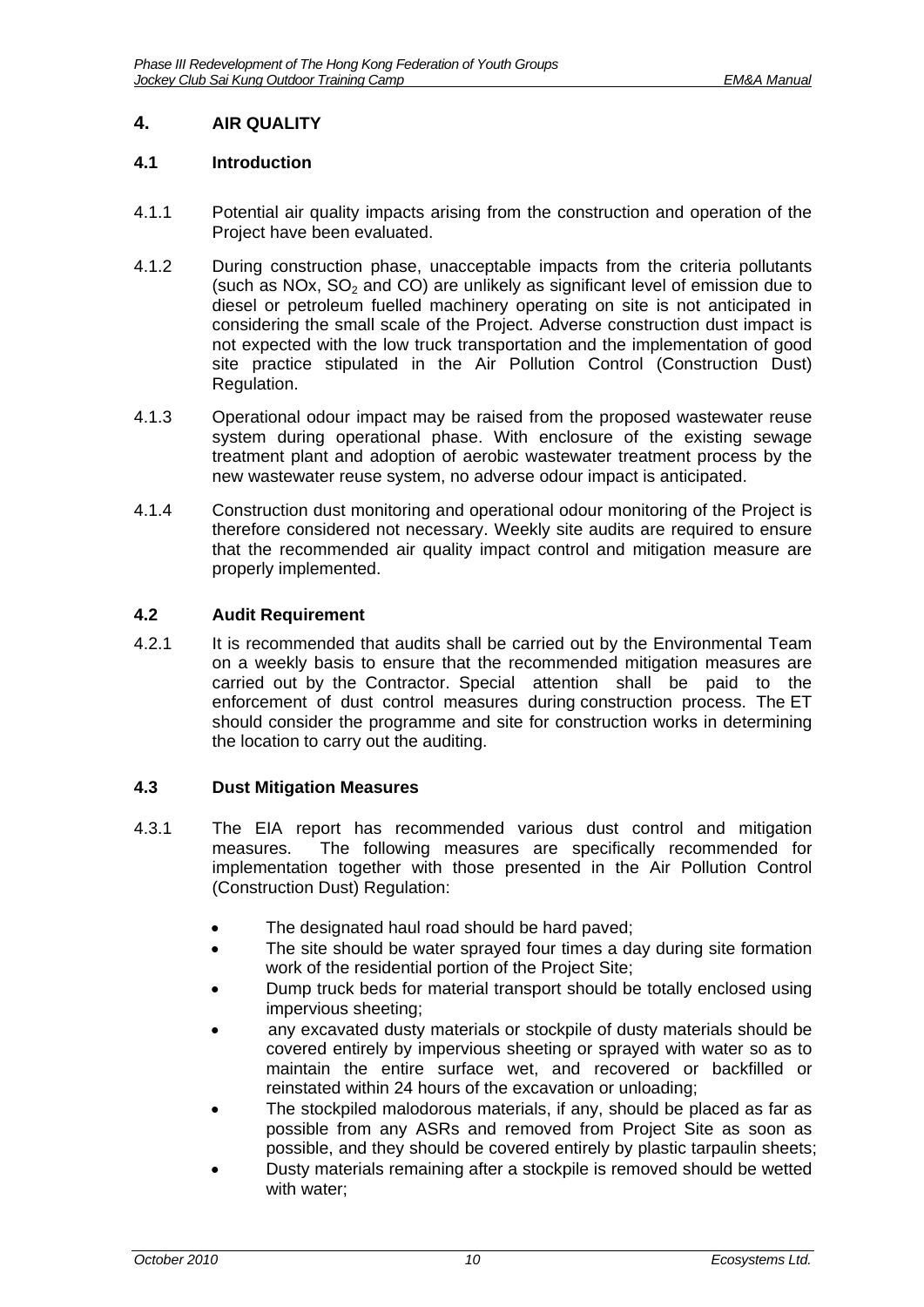- The vehicle washing area and the section of the road between the washing facilities and the exit point should be paved with e.g. concrete, bituminous materials or hardcore or similar;
- Stockpile of dusty materials to be either covered entirely by impervious sheeting, placed in an area sheltered on the top and the 3 sides; or sprayed with water so as to maintain the entire surface wet;
- All dusty materials to be sprayed with water prior to any loading, unloading or transfer operation so as to maintain the dusty material wet;
- Vehicle speed to be limited to 10 kph except on completed access roads;
- The portion of road leading only to a construction site that is within 30 m of a designated vehicle entrance or exit should be kept clear of dusty materials;
- Every vehicle should be washed to remove any dusty materials from its body and wheels before leaving the construction sites;
- The load of dusty materials carried by vehicles leaving a construction site should be covered entirely by clean impervious sheeting to ensure that the dusty materials do not leak from the vehicle;
- The working area of excavation should be sprayed with water immediately before, during and immediately after (as necessary) the operations so as to maintain the entire surface wet.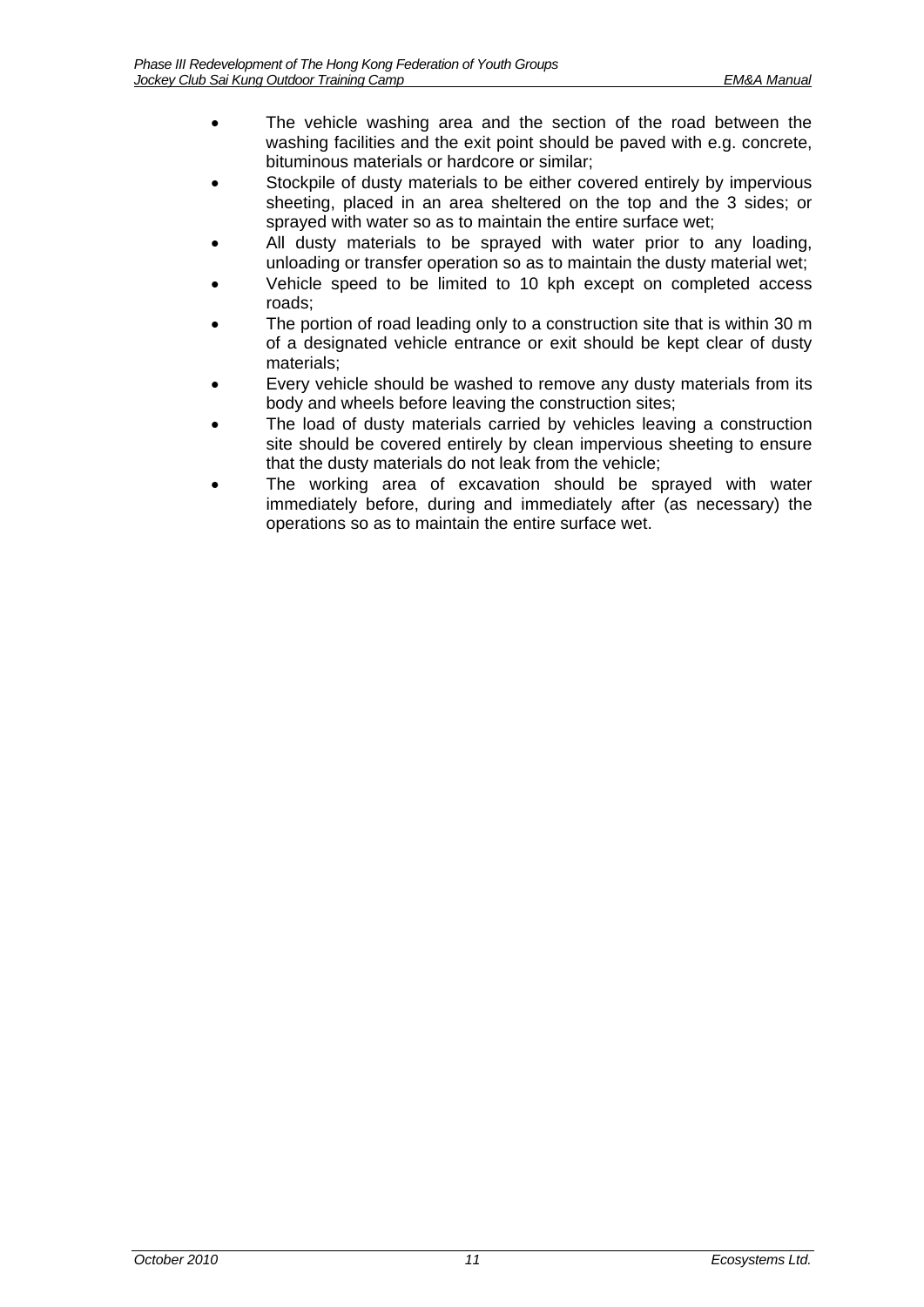# <span id="page-13-0"></span>**5. ECOLOGY**

### <span id="page-13-1"></span>**5.1 Introduction**

- 5.1.1 The EIA has recommended ecological mitigation measures to be undertaken during construction phase of the Project. This section defines the EM&A requirements to ensure the proposed ecological impact mitigation measures are effectively implemented. The purposes of ecological monitoring and audit are:
	- To verify the accuracy of the predictions of the ecological assessment study;
	- To detect unpredicted ecological impacts arising from the proposed project:
	- To monitor the effectiveness of the mitigation measures; and
	- To recommend action plans in response to unpredicted impacts, and/ or failed mitigation
- 5.1.2 The performance of monitoring and audit from an ecological prospective should be integrated with the overall monitoring and audit plan for the project as a whole.

### <span id="page-13-2"></span>**5.2 Monitoring and Audit during Construction Phase**

- 5.2.1 According to the EIA, ecological mitigation measures include transplantation of *Aquilaria sinensis,* mangrove and woodland compensatory planting and good site practice. **Figure 5.1** shows the location of woodland and mangrove compensatory planting sites.
- 5.2.2 Impacts to the protected tree *Aquilaria sinensis* have been minimised by adjustment of layout. Of the 8 nos. of *Aquilaria sinensis* recorded within the site formation boundary, 3 will be retained and 5 will be transplanted. Transplanting would be implemented by a qualified landscape contractor appointed by the Project proponent. The landscape contract should also cover 2 years of maintenance to ensure survival of the planting during the establishment period at both sites. Monthly site inspection should be carried out by the landscape auditor of the ET (see 6.3.2) for the first three month after planting and quarterly thereafter for two years. Survival and growth of representative species should be observed and recorded with photo records.
- 5.2.3 Loss of the small mangrove area under the Platform Deck at Area B would be mitigated by planting mangrove droppers on the sandflat near existing established mangrove stands. An area of 0.01 ha along the intertidal zone on the existing sandflat would be replanted with mangrove. Mangrove planting has been one of the activities organised by the camp and campers can also participate in the compensatory mangrove planting. A total area of  $160m^2$  at the intertidal zone was planted with *Kandelia* droppers during conservation education activities by campers between March and April 2010 when the droppers were ripe. This can be considered as advance implementation of mangrove compensation. Mangrove planting will be carried out again in March-April 2011. A planting plan will be prepared by the Camp Operator with the assistance of ET, including identification of locations on the sandflat suitable for plantings, collection of droppers, organisation of campers for the activities and scheduling of planting. The ET will oversee the planting activities and monitor survival and growth of the mangroves quantitatively for the first three months and quarterly thereafter for one year. The mangrove seedlings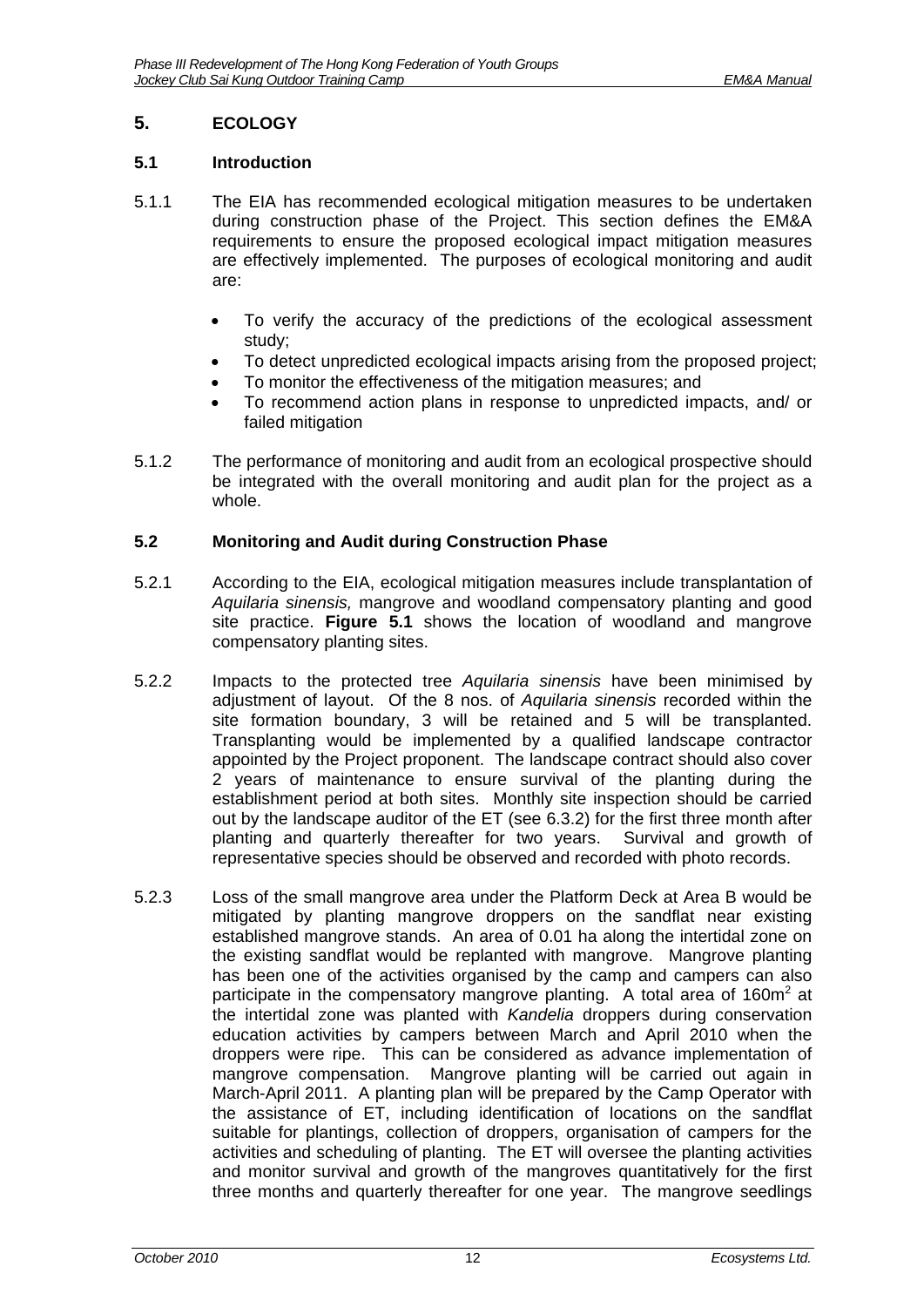planted at each stand will be sampled, and height and percentage survival measured. Monitoring will be verified by the Independent Environmental Checker (IEC).

- 5.2.4 Loss of 0.31 ha of woodland and associated vegetation will be mitigated by compensatory woodland planting. The plant list will include mainly native tree and shrub species which are present in the existing habitats and are valuable to wildlife, e.g. providing food source for birds, bats and butterflies. Species selected would include *Aquilaria sinensis, Schefflera heptaphylla, Machilus* spp., *Sapium discolor, Sapium sebiferum* and *Gordonia axillaris*. Due to limited space within the Project site, only about 0.03 ha of temporary works area would be replanted with native trees. Liaison has been made with AFCD to identify a site of 0.8 ha for compensatory planting in the vicinity of the site (Lui Ta Shek) within Sai Kung West Country Park. About 4,000 no. trees will be planted at 1.5 m spacing on the site. Species to be planted should include native species found in the area and pioneer species with higher survival rates. Both on-site and off-site tree planting would be implemented by a qualified landscape contractor appointed by the Project proponent. The landscape contract should also cover 2 years of maintenance to ensure survival of the planting during the establishment period at both sites. Monthly site inspection should be carried out by the landscape auditor of the ET (see 6.3.2) for the first three month after planting and quarterly thereafter for two years. Survival and growth of representative species should be observed and recorded with photo records.
- 5.2.5 The landscape plan and transplantation plan should be prepared by the Landscape Architect and certified by the ET Leader and verified by the Independent Environmental Checker (IEC) as conforming to the information, requirements and recommendations set out in the approved EIA Report before submission to the relevant authorities.
- 5.2.6 Potential disturbance to the surrounding environment will also be minimised through good site practice and precautionary measures for air and water quality and noise impacts (see Chapters 2, 3 and 4). Weekly site inspections will be carried out by the Environmental Team (ET) to ensure the implementation of good site practices and to identify areas necessary for maintenance, cleaning or repair.

# <span id="page-14-0"></span>**5.3 Event and Action Plans for Ecology during Construction Phase**

<span id="page-14-1"></span>5.3.1 Should non-compliance of the ecological impacts occur, actions in accordance with the action plan stated in **[Table 5.1](#page-14-1)** should be carried out.

| <b>Action</b><br>Level                                   | <b>Environmental Team</b><br>(ET) Leader                                                                                                                          | Independent<br><b>Environmental Checker</b><br>(IEC)                                                                                                                   | Camp operator/<br>Landscape<br>Contractor                  |
|----------------------------------------------------------|-------------------------------------------------------------------------------------------------------------------------------------------------------------------|------------------------------------------------------------------------------------------------------------------------------------------------------------------------|------------------------------------------------------------|
| Poor<br>survival or<br>health of<br>mangrove<br>planting | 1. Identify source<br>2. Inform the IEC<br>3. Discuss remedial<br>actions with the IEC and<br>Camp operator<br>4. Monitor remedial<br>actions until rectification | Check report<br>1.<br>2. Discuss with the Camp<br>operator on possible<br>remedial measures<br>4. Advise the Camp<br>operator on effectiveness<br>of proposed remedial | Amend planting<br>programme and<br>replant as<br>necessary |

# **Table 5.1 Event and Action Plan for Ecological Impact - Construction Phase**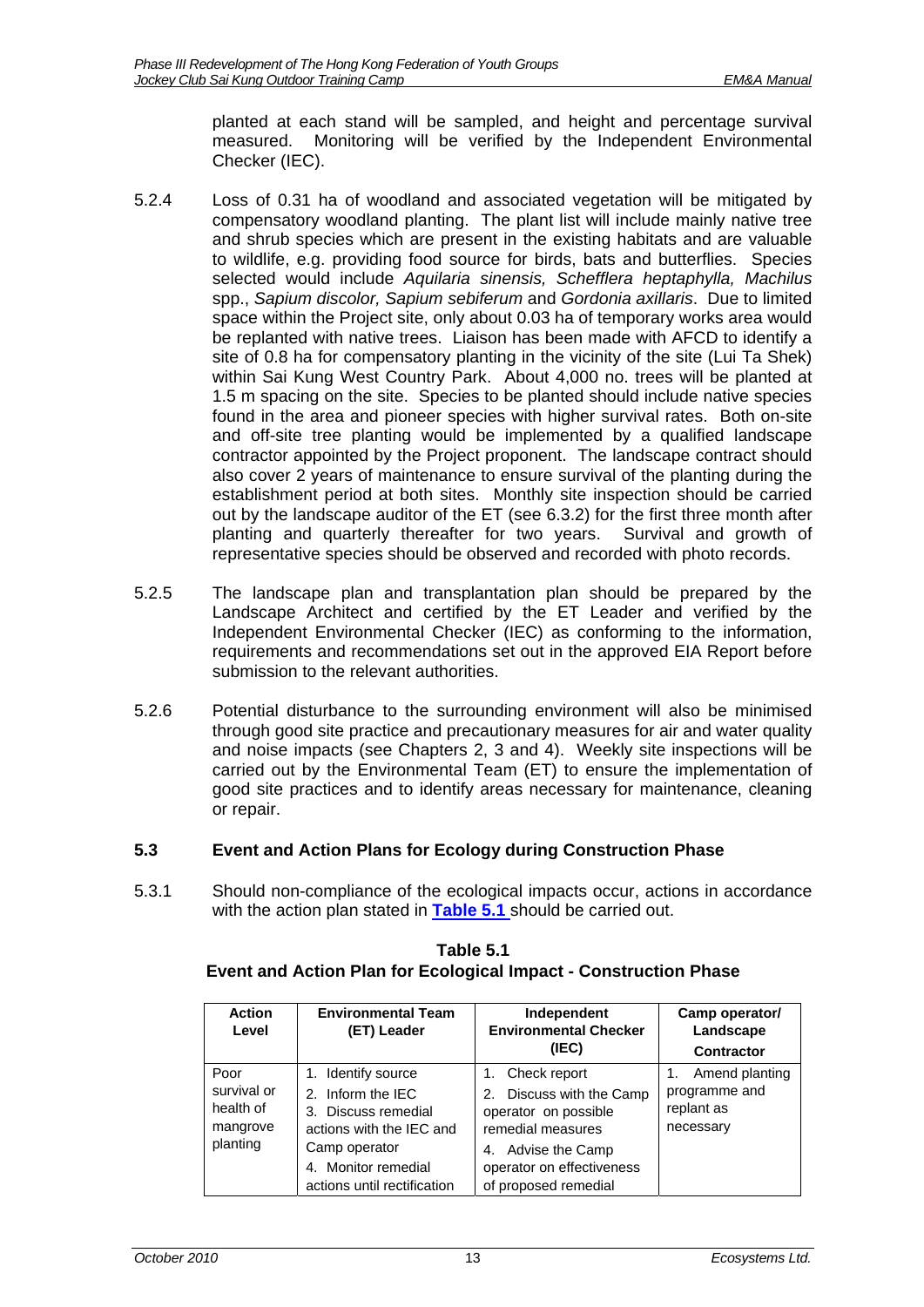| <b>Action</b><br>Level                                   | <b>Environmental Team</b><br>Independent<br><b>Environmental Checker</b><br>(ET) Leader<br>(IEC)                                                                                                        |                                                                                                                                                                                                                   | Camp operator/<br>Landscape<br><b>Contractor</b>                            |
|----------------------------------------------------------|---------------------------------------------------------------------------------------------------------------------------------------------------------------------------------------------------------|-------------------------------------------------------------------------------------------------------------------------------------------------------------------------------------------------------------------|-----------------------------------------------------------------------------|
|                                                          | has been completed                                                                                                                                                                                      | measures                                                                                                                                                                                                          |                                                                             |
| Poor<br>survival or<br>health of<br>woodland<br>planting | 1. Identify source<br>Inform the IEC<br>2.<br>3. Discuss remedial<br>actions with the IEC and<br>Landscape Contractor<br>4. Monitor remedial<br>actions until rectification<br>has been completed       | Check report<br>1.<br>Discuss with the<br>$\mathcal{P}$<br>Landscape Contractor on<br>possible remedial<br>measures<br>4. Advise the Landscape<br>Contractor on<br>effectiveness of proposed<br>remedial measures | $1_{-}$<br>Amend<br>maintenance<br>programme and<br>replant as<br>necessary |
| Poor<br>survival of<br>transplanted<br>trees             | Identify source<br>1.<br>Inform the IEC<br>2.<br>Discuss remedial<br>3.<br>actions with the IEC and<br>Landscape Contractor<br>4. Monitor remedial<br>actions until rectification<br>has been completed | Check report<br>1.<br>Discuss with the<br>$\mathcal{P}$<br>Landscape Contractor on<br>possible remedial<br>measures<br>4. Advise the Landscape<br>Contractor on<br>effectiveness of proposed<br>remedial measures | 1<br>Amend<br>maintenance<br>programme and<br>replant as<br>necessary       |

# <span id="page-15-0"></span>**5.4 Ecological Mitigation Measures**

- 5.4.1 The EIA report has recommended various mitigation measures including avoidance, minimisation and compensation. These are summarised below for easy reference. The Contractor/Camp Operator shall be responsible for the design and implementation of these recommended measures.
	- The Project has avoided sensitive habitat such as the stream estuary in Coastal Protection Area and major mangrove/sandflat habitat.
	- Impacts on woodland, trees, a plant species of conservation interest *Aquilaria sinensis* and the natural coastline is minimised throughout selection of the current layout option. Individual trees of *Aquilaria sinensis*  recorded within the site formation boundary will be preserved or transplanted.
	- During construction phase, potential disturbance to the surrounding environment, in particular fauna of conservation interest such as Brown Fish Owl and Short-nosed Fruit Bat will also be minimised through good site practice and precautionary measures for air and water quality and noise impacts. During operation phase, precautionary measures including sensitive light design and well-organised field trips and activities would minimise impacts to the wildlife.
	- The supporting pile for the platform deck would be constructed using the mini bore piling method, to avoid the need for dredging. Sand bags will be placed on the periphery of the piling works area to prevent the displaced soil from flowing into the sea. The piling works will be scheduled for low tide periods as possible to minimise water quality impact.
	- Compensatory planting and monitoring of 0.01 ha of mangrove droppers on the sandflat near existing established mangrove stands.
	- Compensatory planting and monitoring of 0.03 ha of woodland within the Project Site and 0.8 ha of woodland in the vicinity of the site (Lui Ta Shek) within Sai Kung West Country Park. The landscape contract should also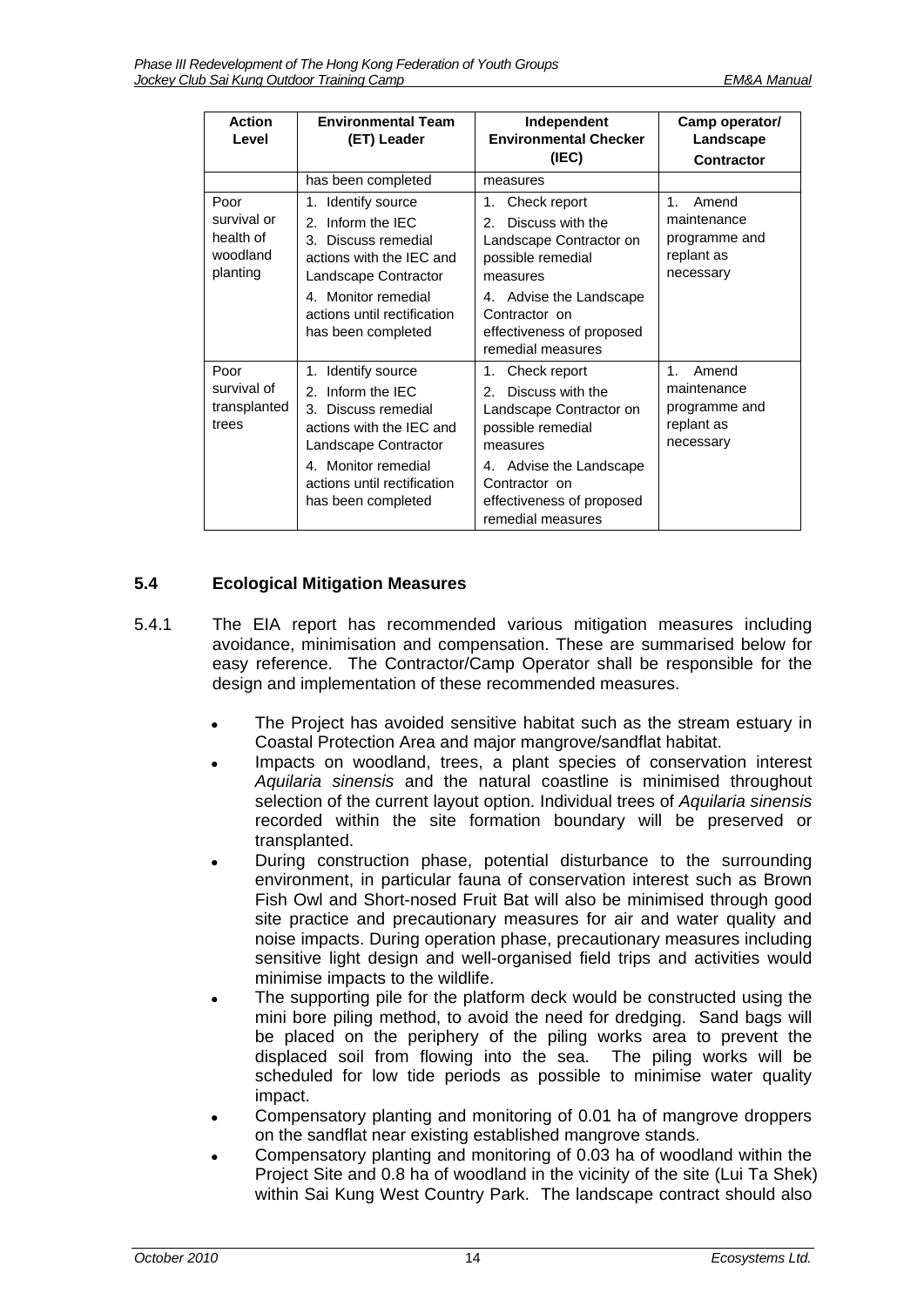cover 2 years of maintenance to ensure survival of the planting during the establishment period. Species to be planted should include native species found in the area and pioneer species with higher survival rates.

 Similar to the current practice, nature conservation programmes will also be well planned to minimise impacts on stream and intertidal communities, for example, by limiting the size of organised groups and providing sufficient guidelines for surveying wildlife and vegetation.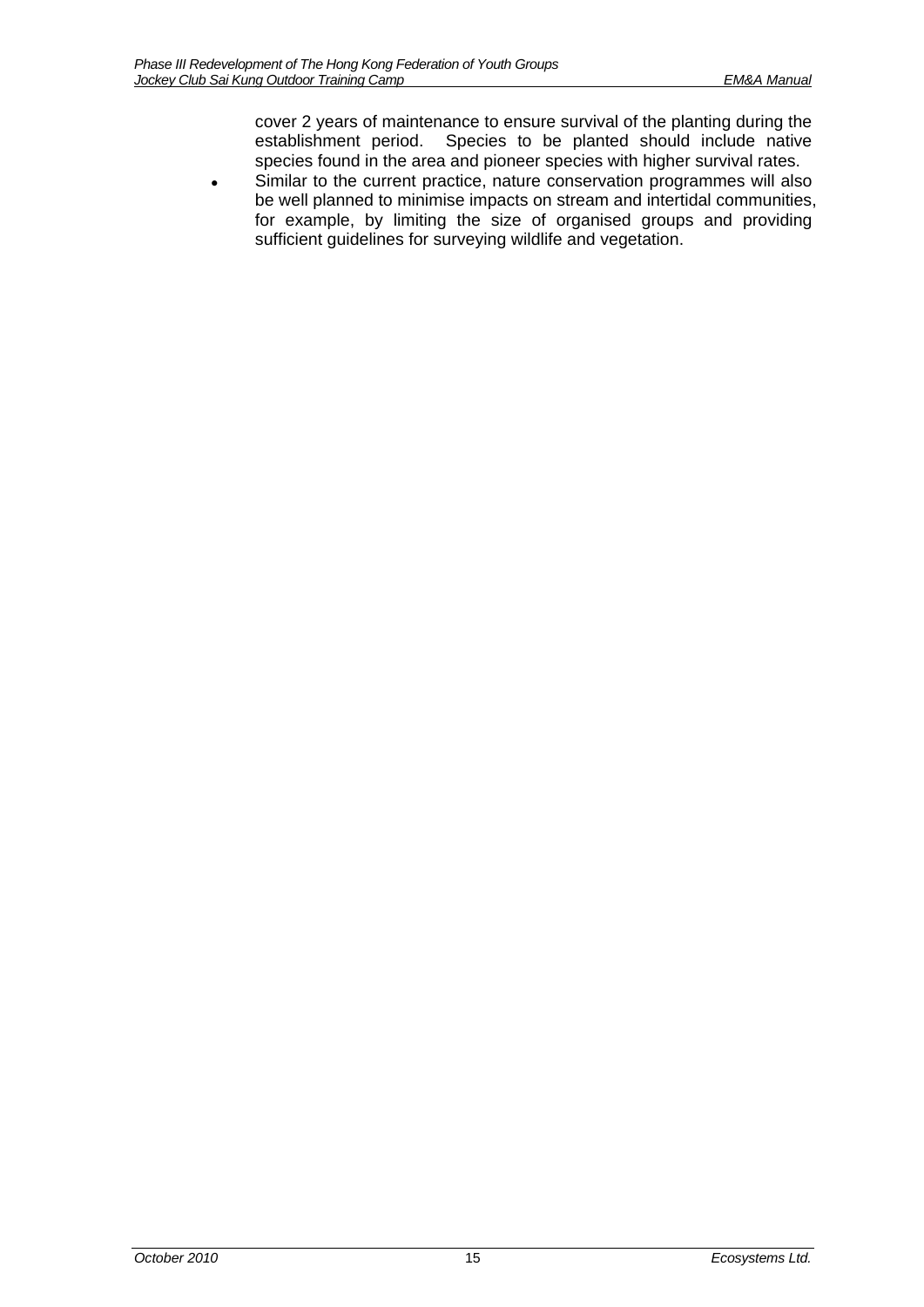# <span id="page-17-0"></span>**6. LANDSCAPE AND VISUAL**

### <span id="page-17-1"></span>**6.1 Introduction**

- 6.1.1 The EIA has recommended landscape and visual mitigation measures to be undertaken during construction and operation phases of the Project. This section defines the EM&A requirements to ensure the proposed landscape and visual impact mitigation measures are effectively implemented.
- 6.1.2 The construction phase EM&A of the landscape and visual environment and mitigation works shall be carried out as part of the site audit programme. Specific EM&A during operation phase of the Project is not required as long as the proposed mitigation measures in the EIA and as depicted in the Landscape Plan are fully implemented.

### <span id="page-17-2"></span>**6.2 Baseline Monitoring**

- 6.2.1 Baseline changes with respect to the landscape and visual environments should be carried out in reference to the recorded baseline conditions of the site as described in the EIA. The monitoring should in particular record changes of each landscape resource, landscape character area and the view conditions of each visually sensitive receiver. Parameters used to describe changes in each of the above should be the same as in the EIA.
- 6.2.2 The baseline monitoring should be conducted as a one-off site survey prior to commencement of any construction works.

### <span id="page-17-3"></span>**6.3 Monitoring and Audit**

- 6.3.1 Monitoring and audit should be undertaken during the construction phase of the Project to ensure and check that the implementation and maintenance of landscape and visual mitigation measures are being properly carried out. Site inspections should be undertaken at least once every two weeks through the construction period.
- 6.3.2 A landscape auditor (as a member of the ET) shall be employed to review Contractor's submission and proposals and to monitor and audit the Contractor's landscape works in particular to ensure the existing trees retained on-site are being well preserved, tree transplanting and felling operations are being undertaken in accordance with the requirements, procedures and specifications as stipulated in the contract and the approvals granted by concerned authorities, and all the newly planted vegetations are being maintained properly during the establishment period.
- 6.3.3 In particular, the extent of the agreed works areas should be regularly checked during the construction phase. Any trespass by the Contractor outside the limit of the works, including any damage to existing trees, woodland and vegetation should be noted.
- 6.3.4 The landscape auditor should also audit the proposed operation phase mitigation measures in the EIA to ensure they are fully implemented by the Contractor within the Project design and construction.

### <span id="page-17-4"></span>**6.4 Event and Action Plans**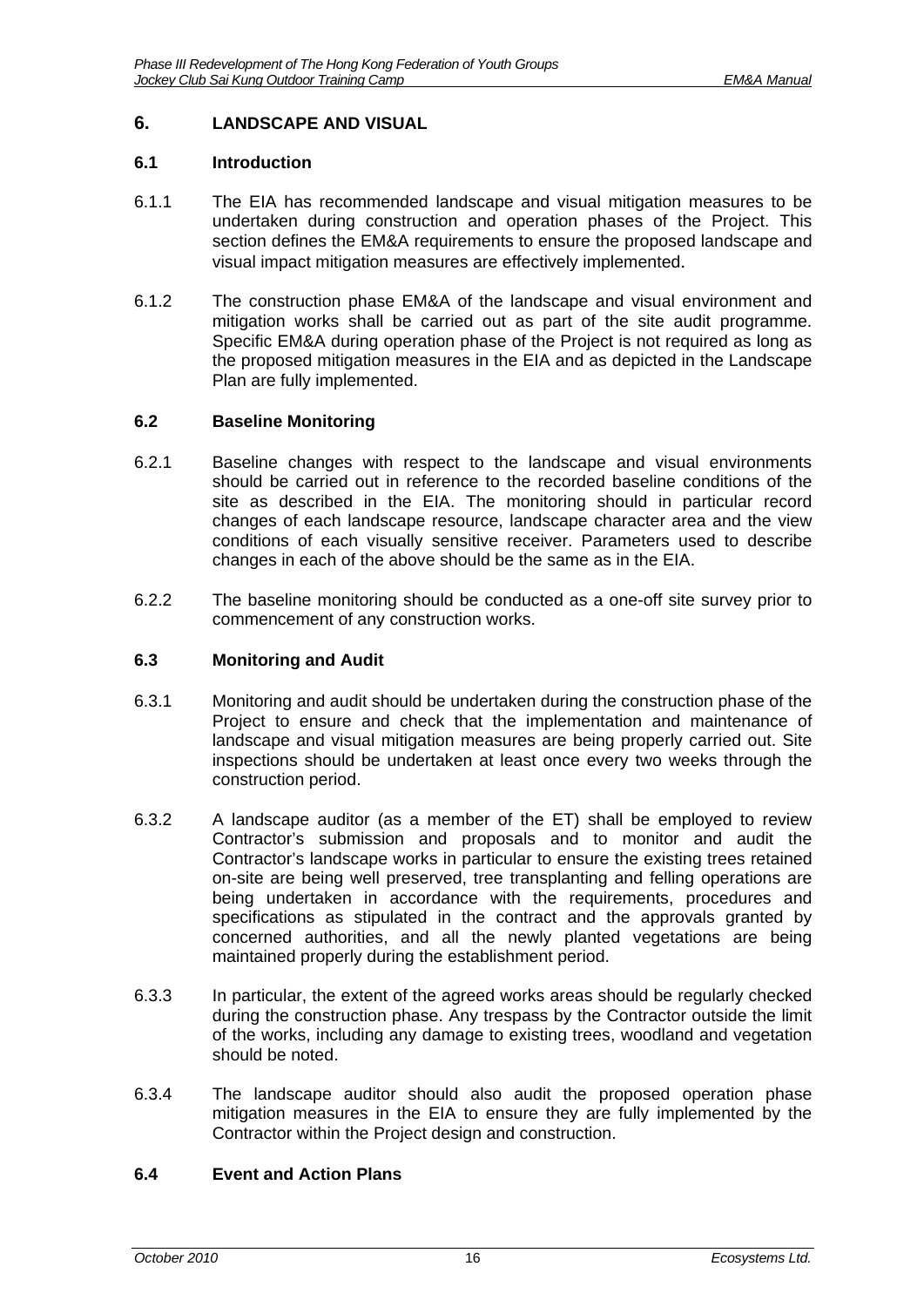6.4.1 Should non-compliance of the landscape and visual impacts occur, actions in accordance with the action plan stated in **[Table 6.1](#page-18-1)** should be carried out.

<span id="page-18-1"></span>

| <b>Action</b><br>Level | <b>Environmental Team</b><br>(ET) Leader                                                                                                                                       | Independent<br><b>Environmental</b><br>Checker (IEC)                                                                  | Engineer's<br>Representative<br>(ER)                             | <b>Contractor</b>                                                                             |
|------------------------|--------------------------------------------------------------------------------------------------------------------------------------------------------------------------------|-----------------------------------------------------------------------------------------------------------------------|------------------------------------------------------------------|-----------------------------------------------------------------------------------------------|
| Non-<br>conformity     | Identify source<br>1.<br>2. Inform the IEC and                                                                                                                                 | Check report<br>1.<br>2. Check the                                                                                    | Notify the<br>1.<br>Contractor                                   | Amend working<br>methods                                                                      |
| on one<br>occasion     | the ER<br>3. Discuss remedial<br>actions with the IEC, the<br>ER and the Contractor<br>4. Monitor remedial<br>actions until rectification<br>المستقط ومستحدث ومستحدث والمستحيل | Contractor's working<br>method<br>Discuss with the<br>3.<br>ER and the Contractor<br>on possible remedial<br>measures | Ensure<br>2.<br>remedial measures<br>are properly<br>implemented | Rectify damage<br>2.<br>and undertake<br>remedial measures<br>or any necessary<br>replacement |

### **Table 6.1 Event and Action Plan for Landscape and Visual Impact - Construction Phase**

|                                | ER and the Contractor<br>4. Monitor remedial<br>actions until rectification<br>has been completed                                                                                                                                                                                                                                                                      | ER and the Contractor<br>on possible remedial<br>measures<br>4. Advise the ER on<br>effectiveness of<br>proposed remedial<br>measures                                                                                                                                                             | $\mathbf{u}$                                                                                       | u any noocooany<br>replacement                                                                                                  |
|--------------------------------|------------------------------------------------------------------------------------------------------------------------------------------------------------------------------------------------------------------------------------------------------------------------------------------------------------------------------------------------------------------------|---------------------------------------------------------------------------------------------------------------------------------------------------------------------------------------------------------------------------------------------------------------------------------------------------|----------------------------------------------------------------------------------------------------|---------------------------------------------------------------------------------------------------------------------------------|
| Repeated<br>Non-<br>conformity | Identify source<br>1.<br>Inform the IEC, the<br>2.<br>ER and EPD<br>3.<br>Increase<br>monitoring (site audit)<br>frequency<br>Discuss remedial<br>4.<br>actions with the IEC, the<br>ER and the Contractor<br>Monitor remedial<br>5.<br>actions until rectification<br>has been completed<br>If exceedance<br>6.<br>stops, cease additional<br>monitoring (site audit) | Check report<br>1.<br>Check the<br>2.<br>Contractor's working<br>method<br>Discuss with the<br>3.<br>ER and the Contractor<br>on possible remedial<br>measures<br>Advise the ER on<br>effectiveness of<br>proposed remedial<br>measures<br>5. Supervise<br>implementation of<br>remedial measures | Notify the<br>1.<br>Contractor<br>Ensure<br>2.<br>remedial measures<br>are properly<br>implemented | Amend working<br>1.<br>methods<br>Rectify damage<br>2.<br>and undertake<br>remedial measures<br>or any necessary<br>replacement |

# <span id="page-18-0"></span>**6.5 Landscape and Visual Mitigation Measures**

- 6.5.1 A comprehensive range of landscape and visual mitigation measures (LMM) and landscape framework have been developed in conjunction with the site planning and phasing of the site works. These measures are described below and summarised in **[Table 6.2.](#page-21-0)**
- 6.5.2 Recommended landscape mitigation measures at construction stage are:
	- LMM1 Minimizing construction area and contractor's temporary works area to avoid unnecessary impacts to landscape resources and minimize visual intrusion.
	- LMM2 Site hoarding designed sensitively in both color and form to screen views to the construction works.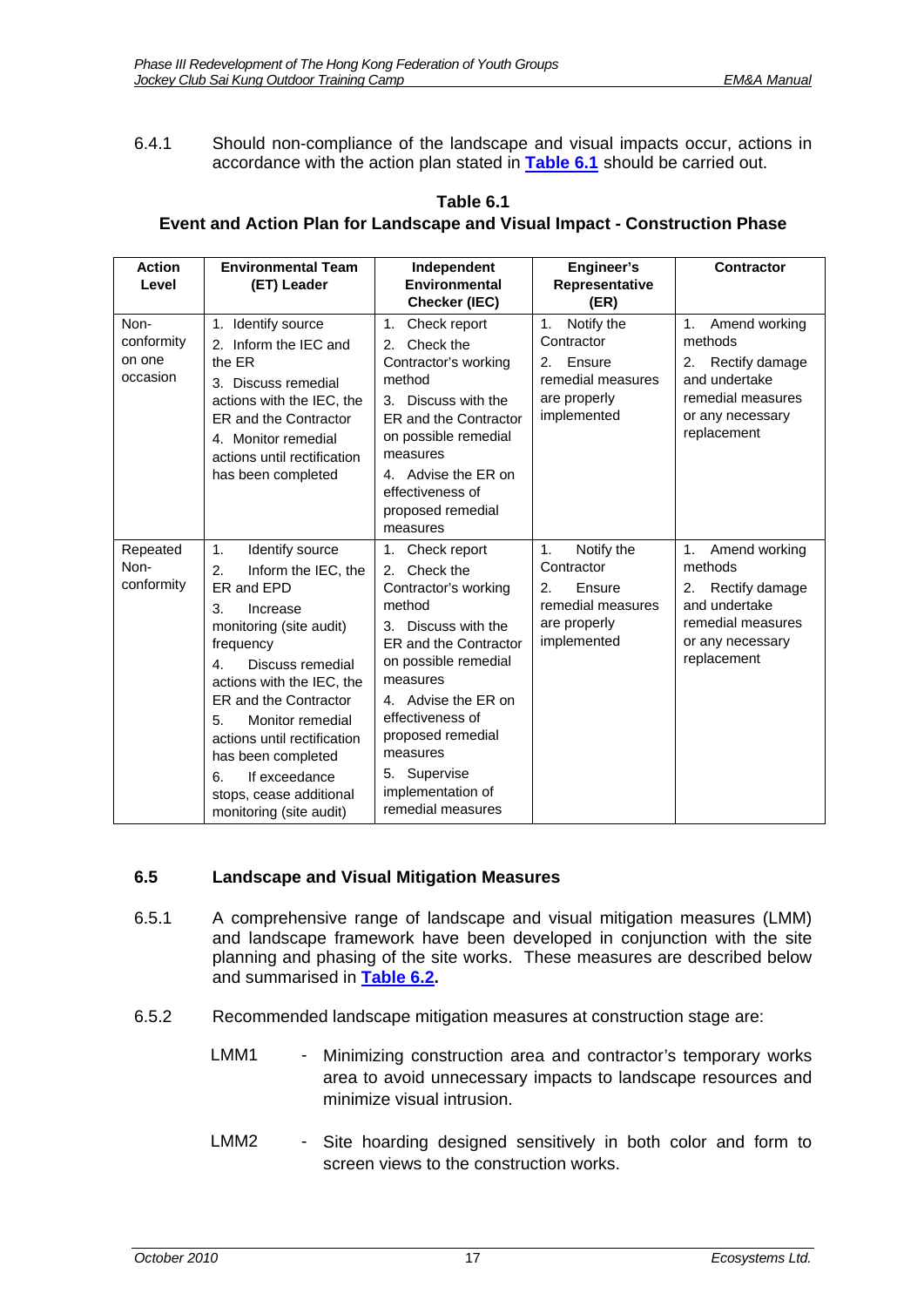- LMM3 Preservation of existing tree to be retained on area not affected by the proposed development.
- LMM4 Demarcation of the tree protection zone for retention of trees
- LMM5 Operational time restrictions to limit after dark welding and lighting.
- 6.5.3 To minimize the impact on landscape and visual features, proper provision of mitigation measures during the design stage would result in a visually more compatible design when viewed at adjacent environment. Subject to the detailed design, possible mitigation measures to be considered during design stage should include:
	- LMM6 Selection of fast-growing mix of native trees and shrubs in compensation for vegetation removal and disturbance.
	- LMM7 Landscape treatment such as green roof, vertical greening and screen planting including climber plants to screen and soften surface of built structures and mitigate the landscape and visual impact.
	- LMM8 Staggered built form with building height corresponding to the natural sloping landform to enhance visual quality.
	- LMM9 Sensitive treatment and design to external finishes of the built structure to ensure element with colour, texture and tonal quality being compatible to the existing landscape context.
	- LMM10 Maintenance of planting works upon completion.
- 6.5.4 To mitigate the loss of 232 trees, 150 nos. of standard size trees and 125 nos. of whip trees shall be planted within site. Therefore, the number of loss tree will be compensated with a ratio of not less than 1:1. In addition, 4000 nos. of tree whip shall be planted within nearby AFCD Country Park area as off-site compensatory planting.

### <span id="page-19-0"></span>**6.6 Landscape Plan**

- 6.6.1 As details of the proposed planting cannot be ascertain at the EIA stage, it is recommended that a detailed Landscape Plan be submitted before commencement of planting or landscape works of the Project. The Landscape Plan should include the locations, size, number and species of plantings, design details, implementation programme, maintenance and management schedules, and drawings in scale of 1:1000 showing the landscape and visual mitigation measures. The Landscape Plan should be certified by the ET Leader and verified by the Independent Environmental Checker (IEC) as conforming to the information, requirements and recommendations set out in the approved EIA Report before submission to the relevant authorities.
- 6.6.2 The implementation schedule for the recommended mitigation measures is presented in **Appendix A**.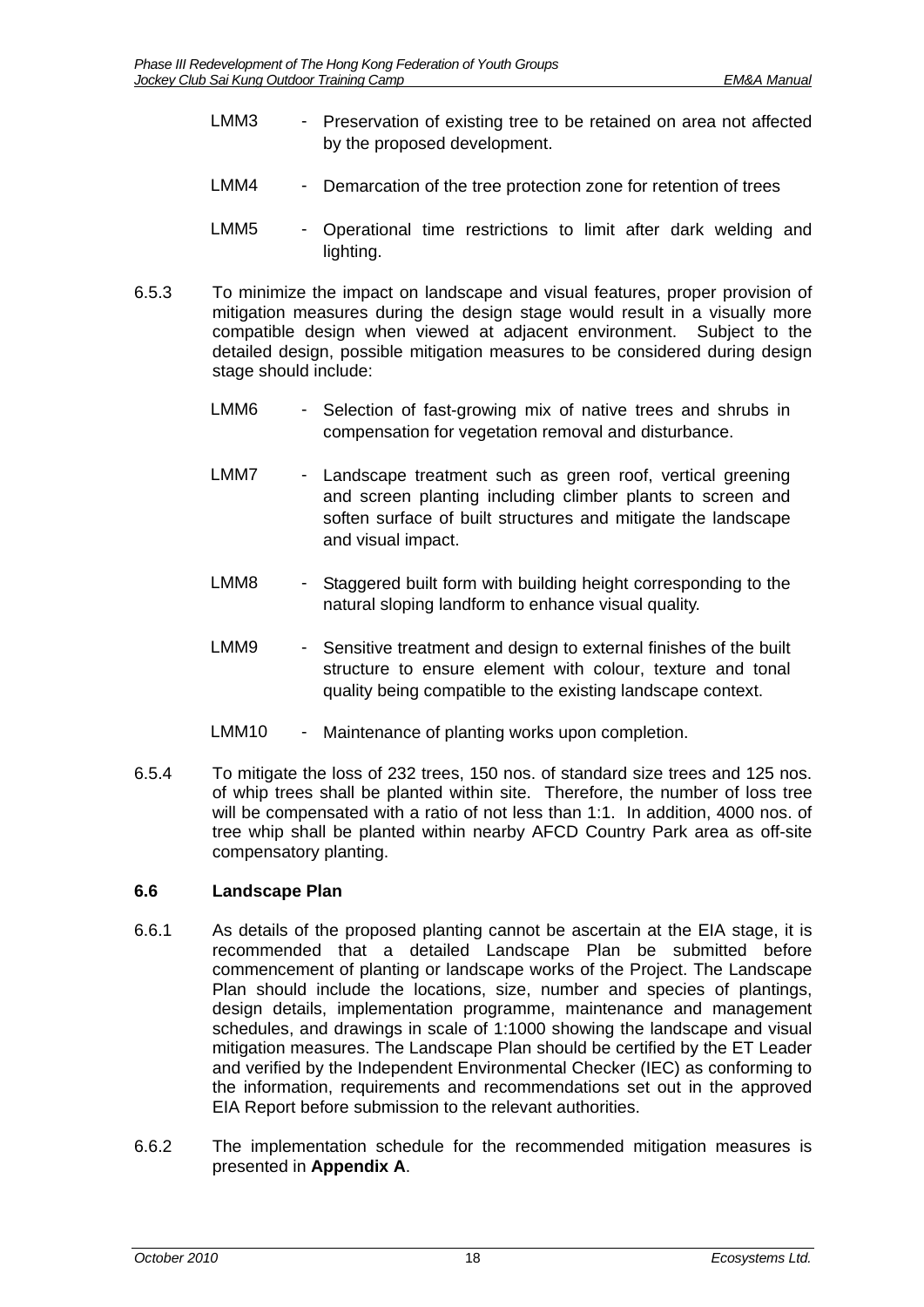6.6.3 If the above measures are not sufficient to restore the impacts to acceptable levels upon the advice of ET Leader, the Contractor shall liaise with the ET Leader on some other mitigation measures, endorsed by IEC and propose to ER for approval, and implement the mitigation measures.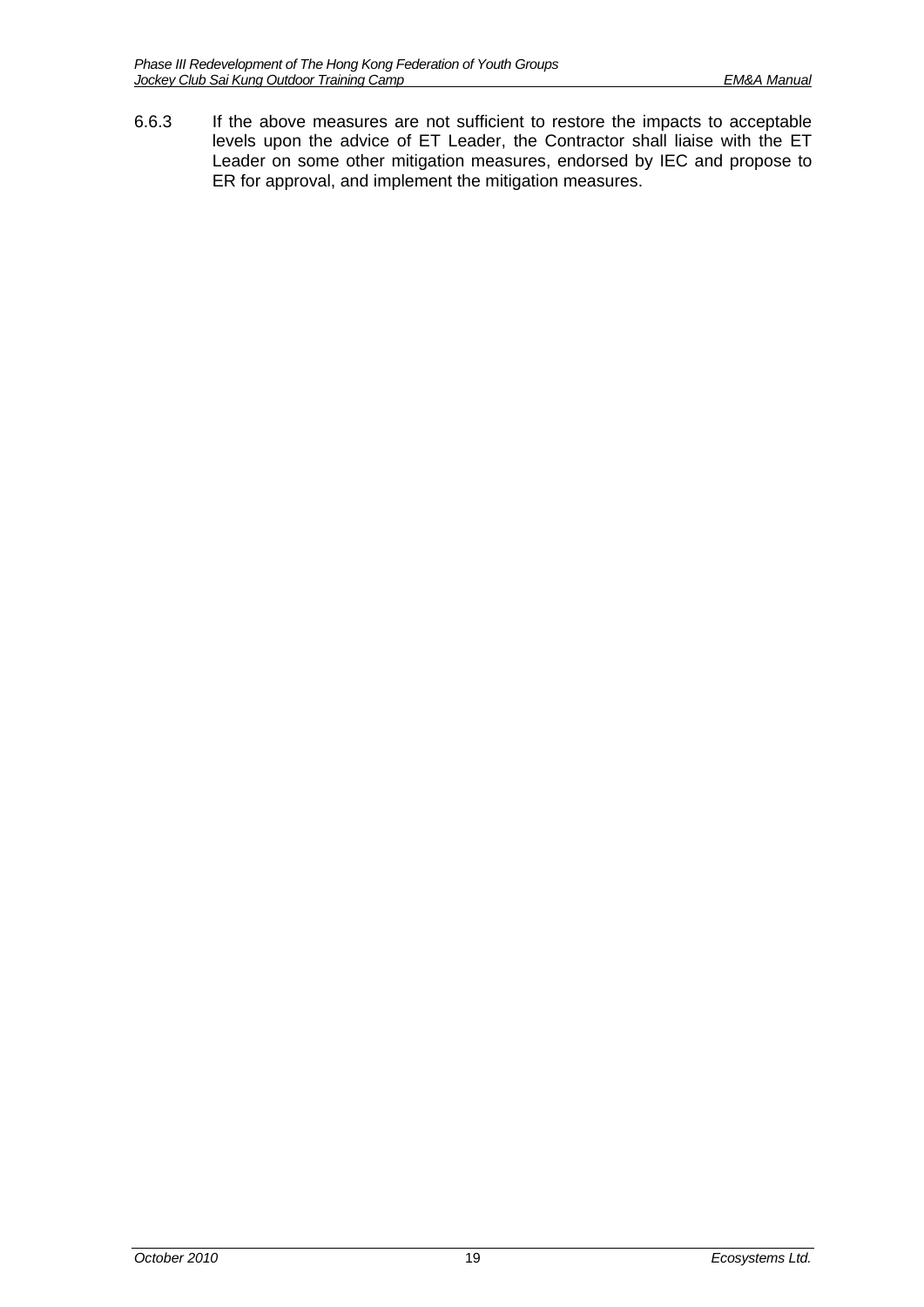|                  | Summary of Landscape and Visual Mitigation Measures                                                                                                                  |                                                                                          |                                                                                            |                                                                                                                    |                                      |                                                         |  |  |
|------------------|----------------------------------------------------------------------------------------------------------------------------------------------------------------------|------------------------------------------------------------------------------------------|--------------------------------------------------------------------------------------------|--------------------------------------------------------------------------------------------------------------------|--------------------------------------|---------------------------------------------------------|--|--|
| <b>LMM</b>       | <b>Recommended Landscape</b><br>and Visual Mitigation<br><b>Measures</b>                                                                                             | Objectives of the<br><b>Recommended</b><br><b>Measures &amp; Main</b><br><b>Concerns</b> | <b>Location / Timing</b>                                                                   | <b>Requirements or</b><br>standards for the<br>measure to achieve                                                  | Funding/<br>Implementation<br>Agent  | <b>Management</b><br>and<br><b>Maintenance</b><br>Agent |  |  |
| LMM1             | Minimising construction area<br>and contractor's temporary<br>works area to avoid<br>unnecessary impacts to<br>landscape resources and<br>minimise visual intrusion. | Preservation of<br>landscape<br>resources and<br>minimisation of<br>visual intrusion     | Project area /<br>Commencement of<br>construction                                          | N/A                                                                                                                | Project<br>Proponent /<br>Contractor | Project<br>Proponent /<br>Contractor                    |  |  |
| LMM <sub>2</sub> | Site hoarding designed<br>sensitively in both color and<br>form to screen views to the<br>construction works.                                                        | Visual<br>enhancement                                                                    | Project area /<br>Commencement of<br>construction                                          | N/A                                                                                                                | Project<br>Proponent /<br>Contractor | Project<br>Proponent /<br>Contractor                    |  |  |
| LMM3             | Preservation of existing trees<br>to be retained on areas not<br>affected by the proposed<br>development.                                                            | Conservation of<br>existing trees;<br>Visual screening                                   | Project area not<br>affected by tree<br>surgery works /<br>Commencement of<br>construction | Comply to LAO PN<br>No. 7/2007                                                                                     | Project<br>Proponent /<br>Contractor | Project<br>Proponent /<br>Contractor                    |  |  |
| LMM4             | Demarcation of the tree<br>protection zone for trees to be<br>retained                                                                                               | Preservation of<br>existing trees                                                        | Project area /<br>Commencement of<br>construction and<br>throughout<br>construction period | Demarcation of<br>temporary protective<br>fencing shall be<br>agreed and erected<br>before other works<br>commence | Project<br>Proponent /<br>Contractor | Project<br>Proponent /<br>Contractor                    |  |  |
|                  | Operational time restrictions to                                                                                                                                     | <b>Line it in industrian a</b>                                                           | Project area /                                                                             |                                                                                                                    | Project                              | Project                                                 |  |  |

| Table 6.2                                                  |
|------------------------------------------------------------|
| <b>Summary of Landscape and Visual Mitigation Measures</b> |

**LMM5** 

limit after-dark welding and

Limit nighttime

glare

lighting.

Proponent / Contractor

Proponent / Contractor

Throughout the construction period

<span id="page-21-0"></span>LMM6 Selection of a mix of fast | Visual screening; | Project area / Construction and agree | Project | Project<br>| Gonstruction period | on the specified plant | Proponent / Proponent / Proponent / Proponent / Proponent /

N/A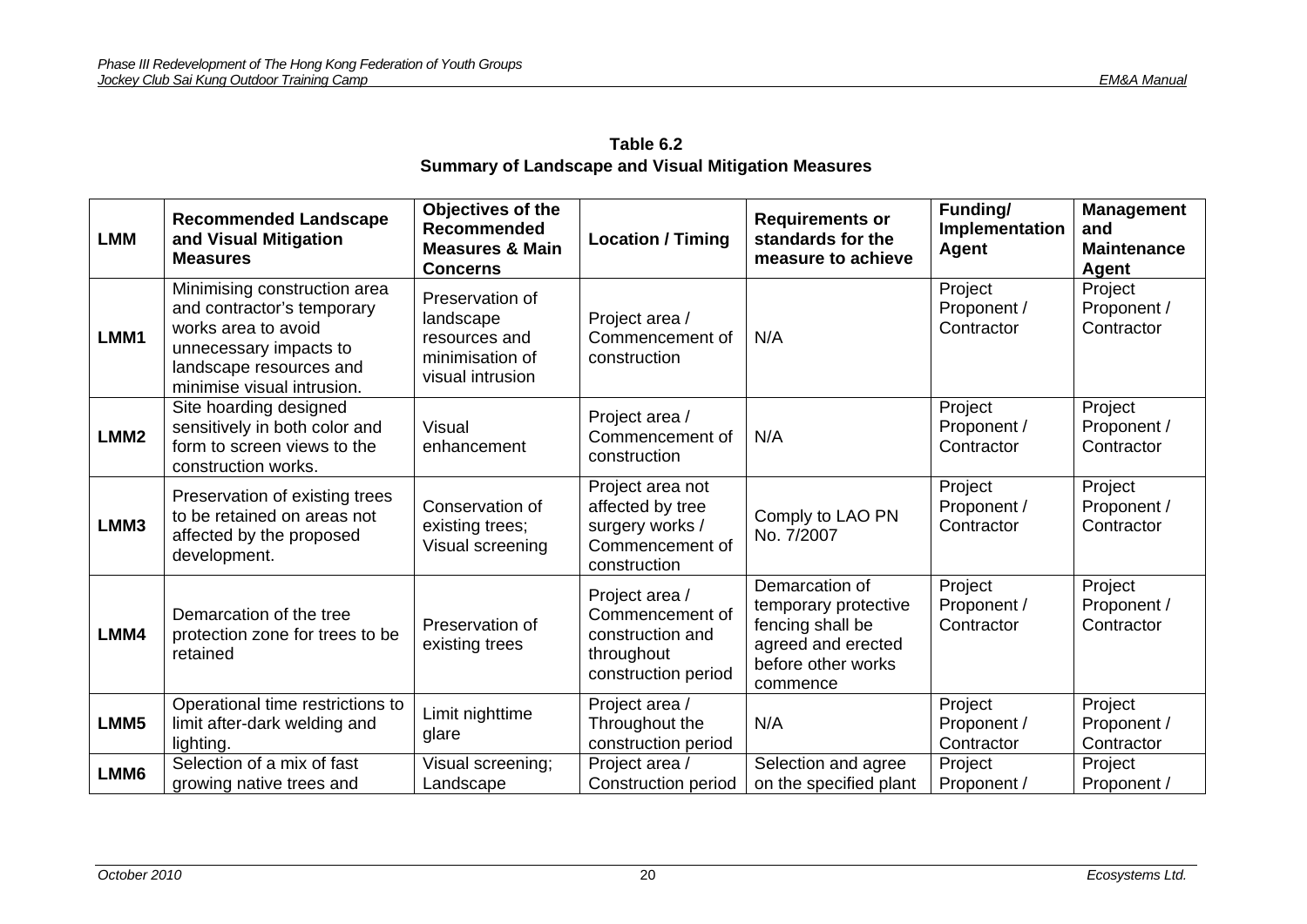| <b>LMM</b>   | <b>Recommended Landscape</b><br>and Visual Mitigation<br><b>Measures</b>                                                                                                                                                            | Objectives of the<br><b>Recommended</b><br><b>Measures &amp; Main</b><br><b>Concerns</b>                                                                               | <b>Location / Timing</b>                                                     | <b>Requirements or</b><br>standards for the<br>measure to achieve | Funding/<br>Implementation<br>Agent  | <b>Management</b><br>and<br><b>Maintenance</b><br>Agent |
|--------------|-------------------------------------------------------------------------------------------------------------------------------------------------------------------------------------------------------------------------------------|------------------------------------------------------------------------------------------------------------------------------------------------------------------------|------------------------------------------------------------------------------|-------------------------------------------------------------------|--------------------------------------|---------------------------------------------------------|
|              | shrubs in compensation for<br>vegetation removal and<br>disturbance.                                                                                                                                                                | compensation                                                                                                                                                           |                                                                              | species                                                           | Contractor                           | Contractor                                              |
| <b>LMM7</b>  | Landscape treatment such as<br>green roof, vertical greening<br>and screening plantings,<br>including climber plants to<br>screen and soften the surface<br>of built structures and mitigate<br>the landscape and visual<br>impact. | <b>Visual</b><br>enhancement                                                                                                                                           | Project area /<br><b>Construction period</b>                                 | Selection and agree<br>on the specified plant<br>species          | Project<br>Proponent /<br>Contractor | Project<br>Proponent /<br>Contractor                    |
| LMM8         | Staggered built form with<br>building height corresponding<br>to the natural sloping landform<br>to enhance visual quality.                                                                                                         | To provide an<br>interesting view on<br>the visual receiver<br>and to lower the<br>overwhelming<br>effect that may be<br>created by the<br>proposed building<br>blocks | Commencement of<br>construction and<br>throughout the<br>construction period | N/A                                                               | Project<br>Proponent /<br>Contractor | Project<br>Proponent /<br>Contractor                    |
| LMM9         | Sensitive treatment and<br>design to external finishes of<br>the built structure to ensure<br>elements' colour, texture and<br>tonal quality are compatible<br>with the existing landscape<br>context.                              | Visual<br>enhancement                                                                                                                                                  | Commencement of<br>construction and<br>throughout the<br>construction period | N/A                                                               | Project<br>Proponent /<br>Contractor | Project<br>Proponent /<br>Contractor                    |
| <b>LMM10</b> | Maintenance of planting works<br>upon completion.                                                                                                                                                                                   | Landscape<br>compensation                                                                                                                                              | Operation period                                                             | Agree on the<br>maintenance<br>requirement and                    | Project<br>Proponent /<br>Contractor | Project<br>Proponent /<br>Contractor                    |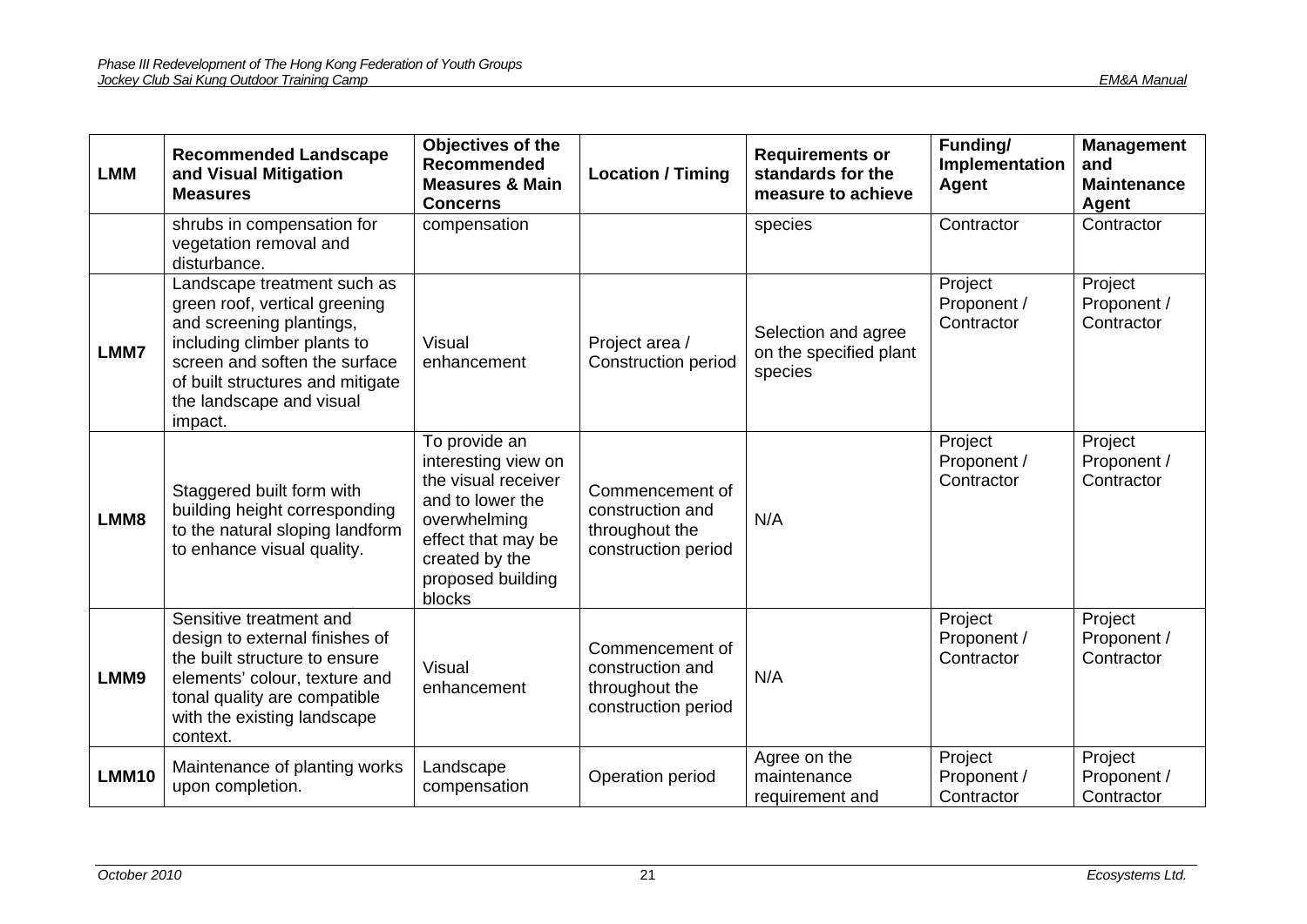| LMM | <b>Recommended Landscape</b><br>and Visual Mitigation<br><b>Measures</b> | <b>Objectives of the</b><br><b>Recommended</b><br><b>Measures &amp; Main</b><br>Concerns | <b>Location / Timing</b> | <b>Requirements or</b><br>standards for the<br>measure to achieve | Funding/<br>Implementation<br>Agent | <b>Management</b><br>and<br><b>Maintenance</b><br>Agent |
|-----|--------------------------------------------------------------------------|------------------------------------------------------------------------------------------|--------------------------|-------------------------------------------------------------------|-------------------------------------|---------------------------------------------------------|
|     |                                                                          |                                                                                          |                          | programme                                                         |                                     |                                                         |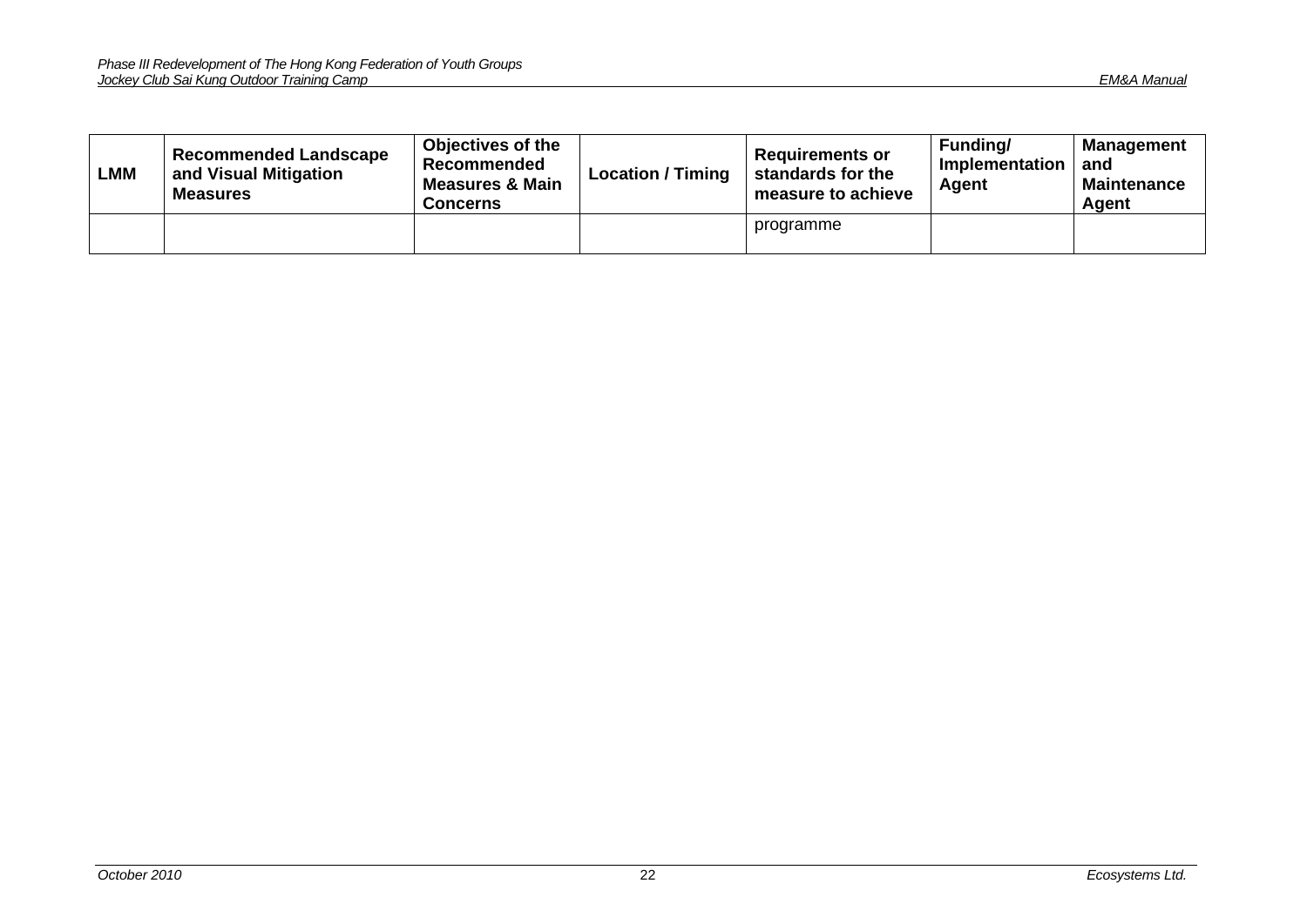### <span id="page-24-0"></span>**7. WASTE MANAGEMENT**

#### <span id="page-24-1"></span>**7.1 General Requirements**

- 7.1.1 The contractor is responsible for waste control within the construction site, removal of the waste material produced from the site and implementation of any mitigation measures to minimise waste or redress problems arising from waste generated on the site.
- 7.1.2 Upon appointment, the main contractor of each construction contract should prepare and implement an Environmental Management Plan (EMP) in accordance with ETWB TCW No. 19/2005 – Environmental Management on Construction Sites which should describe the arrangements for avoidance, reuse, recovery, recycling, storage, collection, treatment and disposal of different categories of waste to be generated from the construction activities. Such a management plan should incorporate site specific factors, such as the designation of areas for segregation and temporary storage of reusable and recyclable materials. The EMP should be developed taking into account the recommended control measures given in this section where appropriate. The EMP should provide recommendations for appropriate disposal routes if waste cannot be recycled. The EMP should include the method statement for demolition and transportation of the excavated materials and other construction wastes. The EMP should be submitted to the Engineer for approval. The contractor should implement the waste management practices in the EMP throughout the construction stage of the Project. The EMP should be reviewed regularly and updated (preferably monthly) by the contractor. The EMP should take into account the recommended mitigation measures in the EIA Report.
- 7.1.3 The contractor also should refer to the Construction and Demolition Material Management Plan (C&DMMP) included as part of the EIA to facilitate him in the preparation of the EMP of the contract. The C&DMMP provides the ways to minimize the generation and maximize the reuse of the C&D material at the early stage of the Project.
- 7.1.4 Training of construction staff should be undertaken by the contractor about the concept of site cleanliness and appropriate waste management procedures. The contractor should develop and provide toolbox talk for on-site sorting of C&D materials to enhance worker's awareness in handling, sorting, reuse and recycling of C&D materials. Requirements for staff training should be included in the EMP.
- 7.1.5 Good planning and site management practice should be employed to eliminate over ordering or mixing of construction materials to reduce wastage. Proper storage and site practices will minimise the damage or contamination of construction materials.
- 7.1.6 Where waste generation is unavoidable, the potential for recycling or reuse should be rigorously explored. If waste cannot be recycled, disposal routes described in the EMP should be followed. A recording system for the amount of wastes generated, recycled and disposed (including the disposal sites) should be implemented. In order to monitor the disposal of C&D material and solid wastes at public filling facilities and landfills and to control fly-tipping, a tripticket system should be included. One may make reference to ETWB TCW No. 31/2004 for details.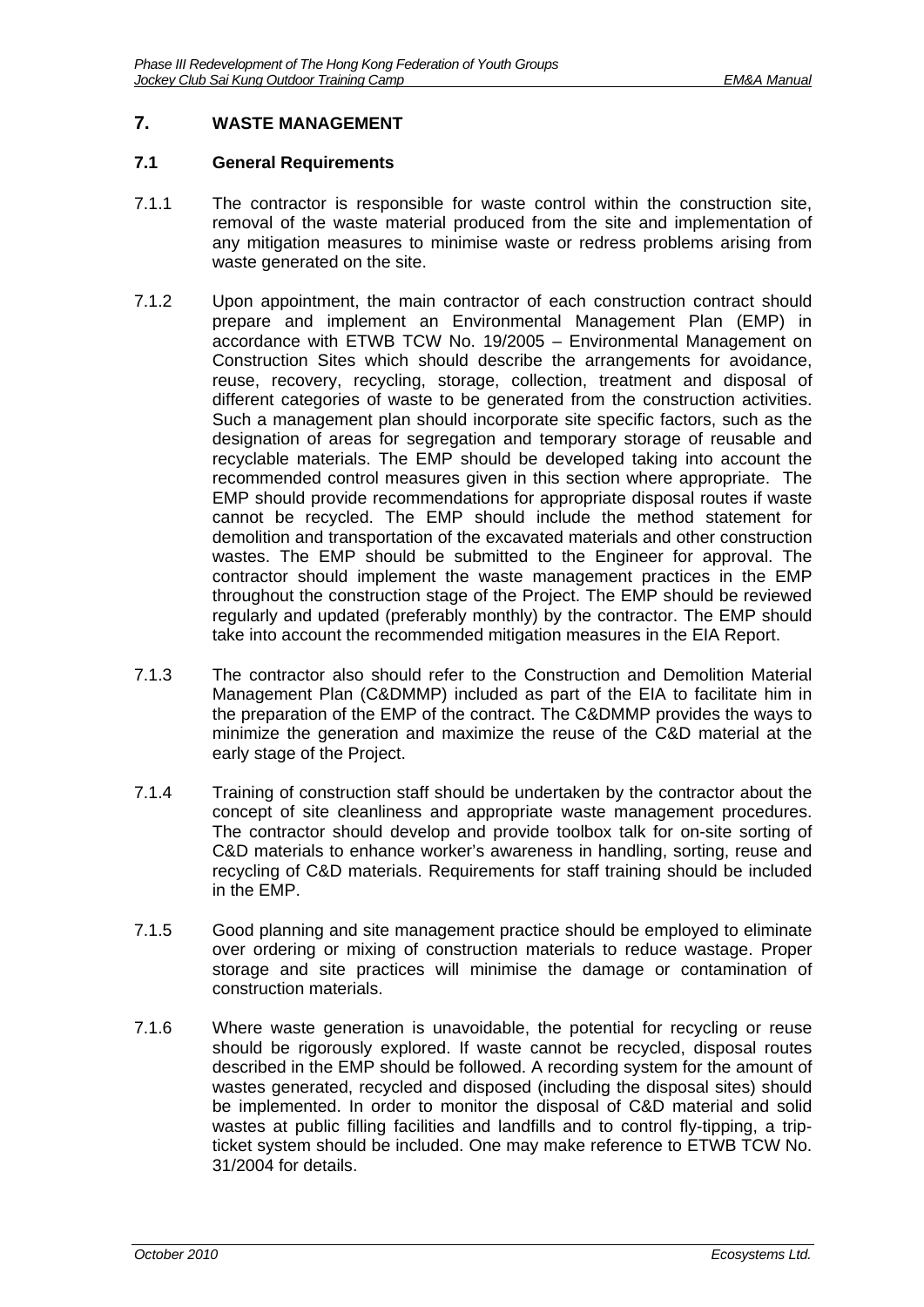7.1.7 Regular cleaning and maintenance of the waste storage area should be provided.

### <span id="page-25-0"></span>**7.2 Construction Waste Mitigation Measures**

- 7.2.1 In formulating the EMP in respect to waste management, the following hierarchy should be considered:
	- Avoidance and minimization to reduce the potential quantity of C&D materials generated;
	- Reuse of materials as practical as possible;
	- Recovery and recycling as far as possible; and
	- Proper treatment and disposal in respect to relevant laws, guidelines and good practice.
- 7.2.2 Based on the above waste management options, a management and control plan will be formulated during the detailed design stage. Good management and control can prevent the generation of significant amount of waste. On-site sorting of construction wastes will be recommended. Good site control will include secondary on-site sorting that will avoid the generation of "mixed waste". Construction wastes shall be sorted to remove contaminants, with the inert materials broken up into small pieces before being transported to Refuse Transfer Station (RTS) for subsequent delivery to landfill sites.
- 7.2.3 Chemical and oily wastes generated from the construction activities, vehicle and plant maintenance and oil interceptors should be disposed of as chemical waste in strict compliance with the Waste Disposal (Chemical Waste) (General) Regulations.
- 7.2.4 The demolition and construction work shall be considered in the planning and design stages to reduce the generation of C&D waste where possible. In addition, the project proponent shall require the contractor to reuse inert C&D materials (e.g. excavated soil) or in other suitable construction sites as far as possible, to minimize the disposal of C&D materials to public fill landfills. The project proponent shall encourage the contractor to maximize the use of recycled or recyclable C&D materials, as well as the use of non-timber formwork to further minimize the generation of construction waste.
- 7.2.5 The following additional control/measures are recommended to be followed by the Contractor:
	- Storage of different waste types different types of waste should be segregated and stored in different containers, skips or stockpiles to enhance reuse or recycling of materials and their proper disposal. An onsite temporary storage area equipped with required control measures (e.g. dust) should be provided;
	- Trip-ticket system in order to monitor the proper disposal of non-inert C&D waste to landfills and to control fly-tipping, a trip-ticket system should be included as one of the contractual requirements and audited by the Environmental Team;
	- Records of Wastes a recording system for the amount of wastes generated, recycled and disposed (including the disposal sites) should be proposed;
	- Training The contractor should provide his workers with proper training of appropriate waste management procedure to achieve waste reduction as far as practicable and cost-effective through recovery, reuse and recycling and avoid contamination of reusable C&D materials;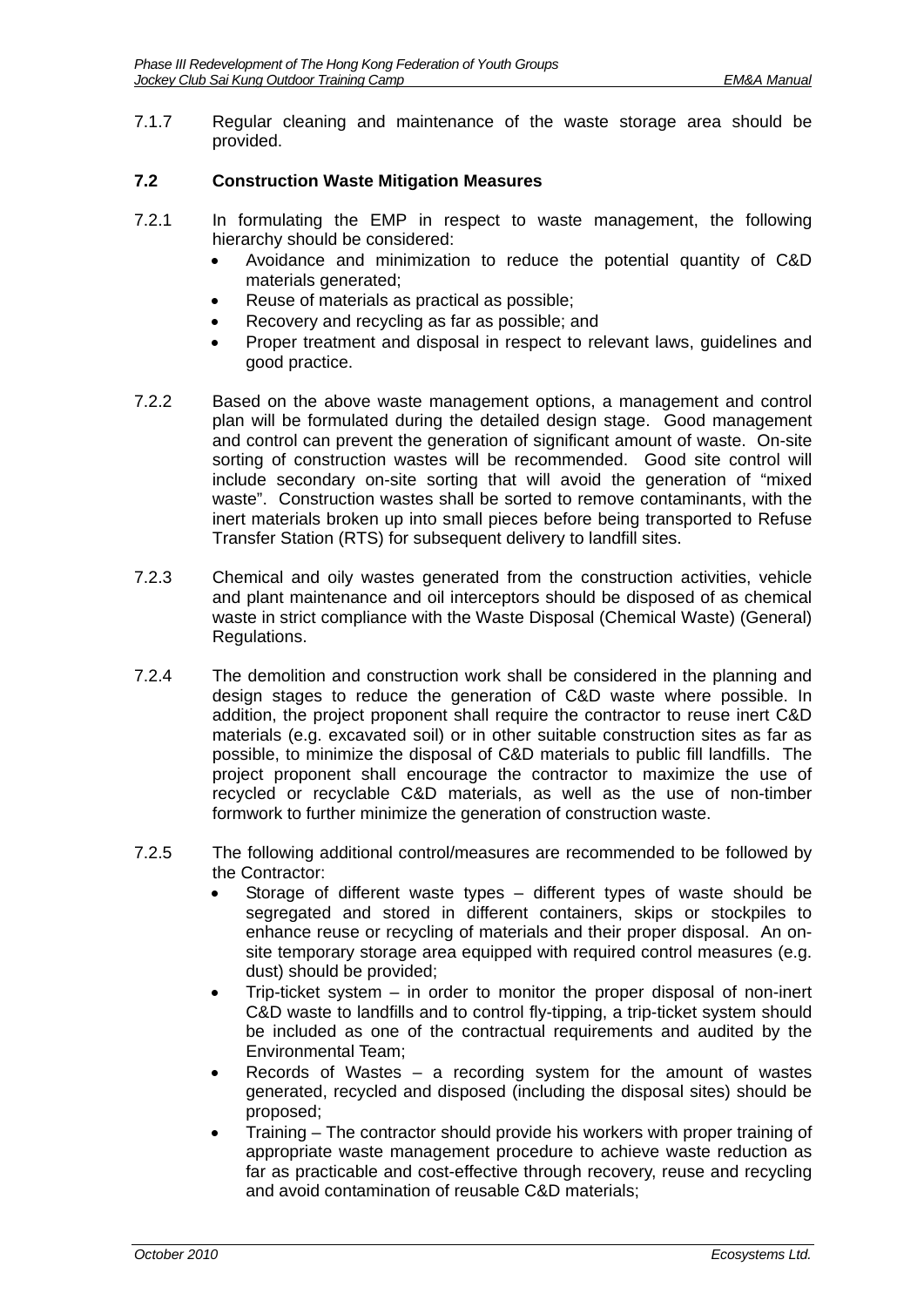- Incorporate the "Recommended Pollution Control Clauses for Construction Contracts" in respect to removal of waste material from the construction site into the contract of the contractor.
- 7.2.6 The relevant construction waste pollution clauses for construction contracts include the following information.

#### *Waste Minimisation*

- 7.2.7 The Contractor shall submit to the Engineer for approval an EMP with appropriate mitigation measures including the allocation of an area for waste segregation and shall ensure that the day-to-day site operations comply with the approved EMP.
- 7.2.8 The Contractor shall minimise the generation of waste from his work. Avoidance and minimisation of waste generation can be achieved through changing or improving design and practices, careful planning and good site management.
- 7.2.9 The Contractor shall ensure that different types of wastes are segregated onsite and stored in different containers, skips or stockpiles to facilitate reuse/recycling of waste and, as the last resort, disposal at different outlets as appropriate.
- 7.2.10 The reuse and recycling of waste shall be practised as far as possible. The recycled materials shall include paper/cardboard, timber and metal etc.
- 7.2.11 The Contractor shall ensure that Construction and Demolition (C&D) materials are sorted into public fill (inert portion) and C&D waste (non-inert portion). The public fill which comprises soil, rock, concrete, brick, cement plaster/mortar, inert building debris, aggregates and asphalt shall be reused in earth filling, reclamation or site formation works. The C&D waste which comprises metal, timber, paper, glass, junk and general garbage shall be reused or recycled and, as the last resort, disposal of at landfills.
- 7.2.12 The Contractor shall record the amount of wastes generated, recycled and disposed of (including the disposal sites).
- 7.2.13 The Contractor shall use a trip ticket system for the disposal of C&D materials to any designated public filling facility and/or landfill.
- 7.2.14 Training shall be provided for workers about the concepts of site cleanliness and appropriate waste management procedure, including waste reduction, reuse and recycling.

### *Waste Nuisance Control*

7.2.15 The Contractor shall not permit any sewage, waste water or effluent containing sand, cement, silt or any other suspended or dissolved material to flow from the Project Area onto any adjoining land or allow any waste matter (or refuse) which is not part of the final product from waste processing plants to be deposited anywhere within the Project Area (or onto any adjoining land). He shall arrange removal of such matter from the Project Area [or any building erected or to be erected thereon] in a proper manner to the satisfaction of the Engineer in consultation with the Director of Environmental Protection.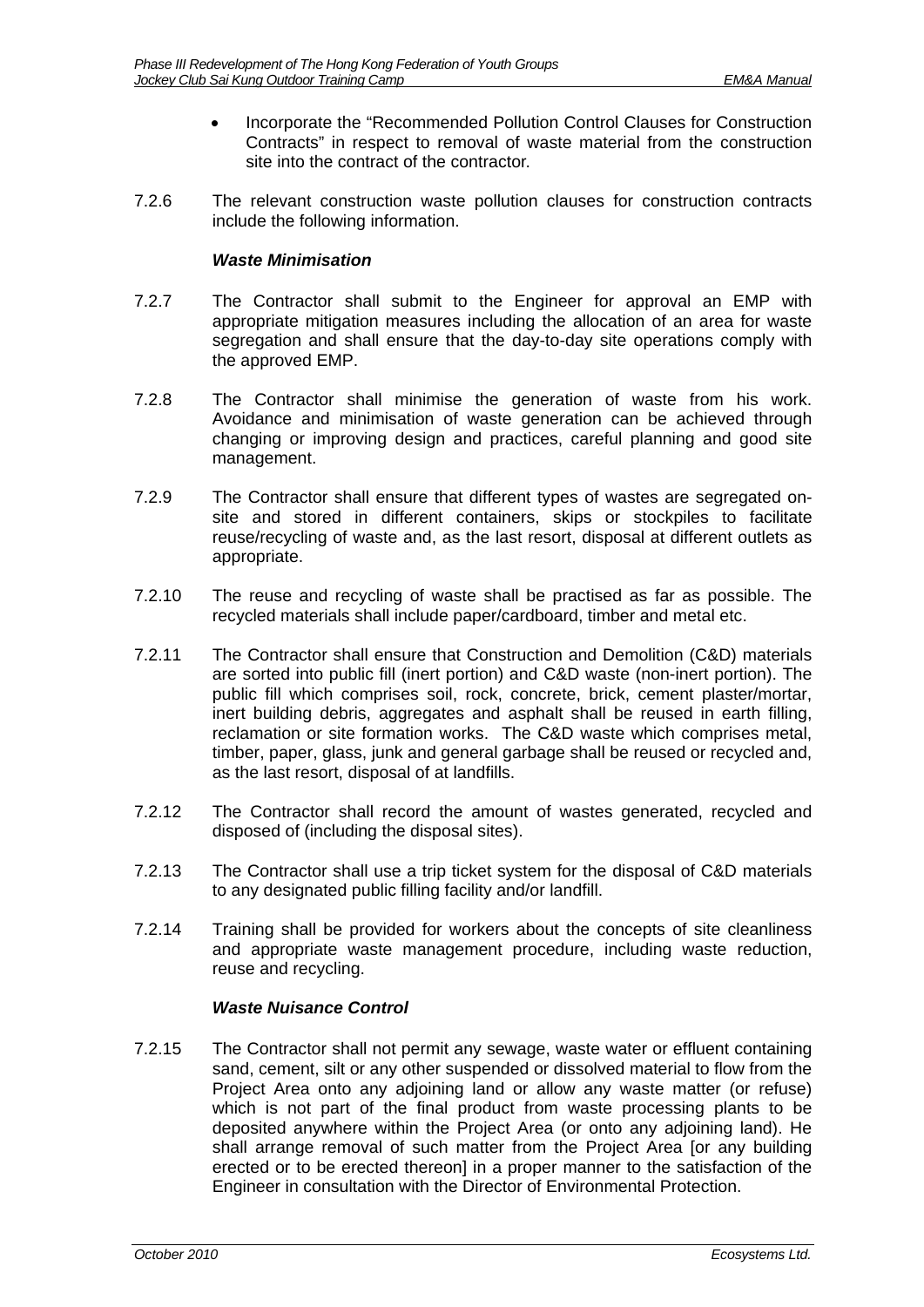# *Chemical Waste Control*

- 7.2.16 The Contractor shall observe and comply with the Waste Disposal (Chemical Waste) (General) Regulation.
- 7.2.17 The Contractor shall apply for registration as chemical waste producer under the Waste Disposal (Chemical Waste) (General) Regulation when chemical waste is produced. All chemical waste shall be properly stored, labelled, packaged and collected in accordance with the Regulation.

#### <span id="page-27-0"></span>**7.3 Operational Phase Waste Management Measures**

- 7.3.1 Screening and sludge will follow the existing disposal regime. The screening and sludge will be transported and properly disposed at landfills. The silt will be contained inside sealed bags to prevent leakage of foul water during transportation. With these measures and practices properly implemented, the cumulative environmental impact during operation stage would be negligible.
- 7.3.2 Kitchen waste compost machine will be installed in the kitchen of the new canteen block to convert some of the kitchen waste to compost for fertilization purpose. It is expected that the generation of kitchen waste would be reduced. A kitchen consultant would be involved in the detailed design of the machine.
- 7.3.3 It is also recommended that collection bins for used aluminium cans, waste paper and glass bottles should be provided at strategic locations of the residential development area to promote and encourage recycling by campers during the operational phase.

### <span id="page-27-1"></span>**7.4 Site Audit**

- 7.4.1 The implementation schedule of the recommended mitigation measures is presented in **Appendix A**.
- 7.4.2 During the site inspections and the document review procedures as mentioned in this manual, the ET shall pay special attention to the issues relating to waste management, and check whether the Contractor has implemented the recommended mitigation measures.
- 7.4.3 Auditing should be carried out periodically to determine if waste is being managed in accordance with prescribed waste management procedures and the EMP. The audits should examine all aspects of waste management including waste generation, storage, recycling, treatment, transportation, and disposal. The general site inspections including waste management issues will be undertaken weekly by the ET to check all construction activities for compliance with all appropriate environmental protection and pollution control measures, including those set up in the EMP. Meanwhile, waste management audit will also be carried out as part of the monthly audit by the IEC.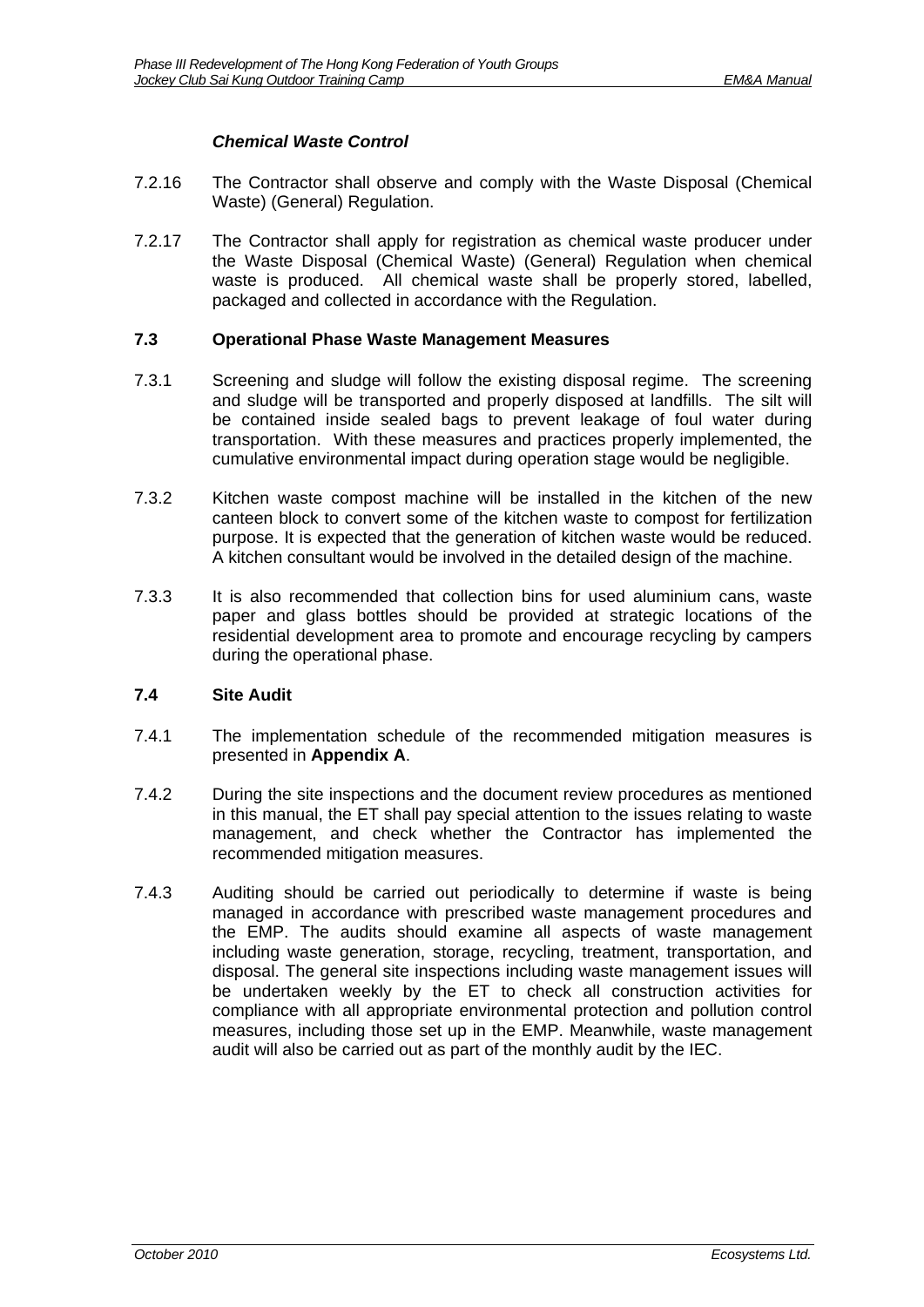### <span id="page-28-0"></span>**8. ENVIRONMENTAL AUDITING**

#### <span id="page-28-1"></span>**8.1 Site Inspection**

- 8.1.1 Site inspection provides a direct means to initiate and enforce specified environmental protection and pollution control measures. Site inspection is one of the most effective tools to enforce the environmental protection requirements in works areas. Site inspections should be undertaken routinely to inspect construction activities to ensure that appropriate environmental protection and pollution control mitigation measures are properly implemented.
- 8.1.2 The ET Leader should be responsible for formulating the environmental site inspection, the deficiency and action reporting system, and for carrying out the site inspection works. He / she should submit a proposal for site inspection and deficiency and action reporting procedures to the Contractor for agreement, and to the ER for approval. The ET's proposal for rectification would be made known to the IEC.
- 8.1.3 Site inspections should be carried out once per week. The areas of inspection should not be limited only to the environmental situation, pollution control and mitigation measures within the site, but rather should also review conditions outside the works area where there is a potential for direct or indirect impacts from site activities. The ET Leader should make reference to the following information in conducting the inspection:
	- (i) The EIA and EM&A recommendations on environmental protection and pollution control mitigation measures;
	- (ii) Ongoing results of the EM&A programme;
	- (iii) Work progress and programme;
	- (iv) Individual work methodology proposals (which shall include proposal on associated pollution control measures);
	- (v) Contract specifications on environmental protection;
	-
	- (vi) Relevant environmental protection and pollution control laws; and (vii) Previous site inspection results undertaken by the ET and others. Previous site inspection results undertaken by the ET and others.
- 8.1.4 The Contractor should update the ET Leader with all relevant information on the construction contract necessary for him / her to carry out site inspections. Inspection results and associated recommendations for improvements to the environmental protection and pollution control works should be submitted to the IEC and the Contractor within 24 hours for reference and immediate action. The Contractor should follow the procedures and time-frame as stipulated in the deficiency and action reporting system formulated by the ET Leader to report on any remedial measures subsequent to the site inspections.
- 8.1.5 The ET should also carry out ad hoc site inspections if significant environmental problems are identified. Inspections may also be required subsequent to receipt of environmental complaint, or as part of the investigation work, as specified in the Action Plan for EM&A.

#### <span id="page-28-2"></span>**8.2 Compliance with Legal and Contractual Requirements**

- 8.2.1 Construction activities in Hong Kong must comply with contractual environmental protection and pollution control requirements as well as environmental protection and pollution control laws.
- 8.2.2 To ensure that construction works comply with contractual requirements on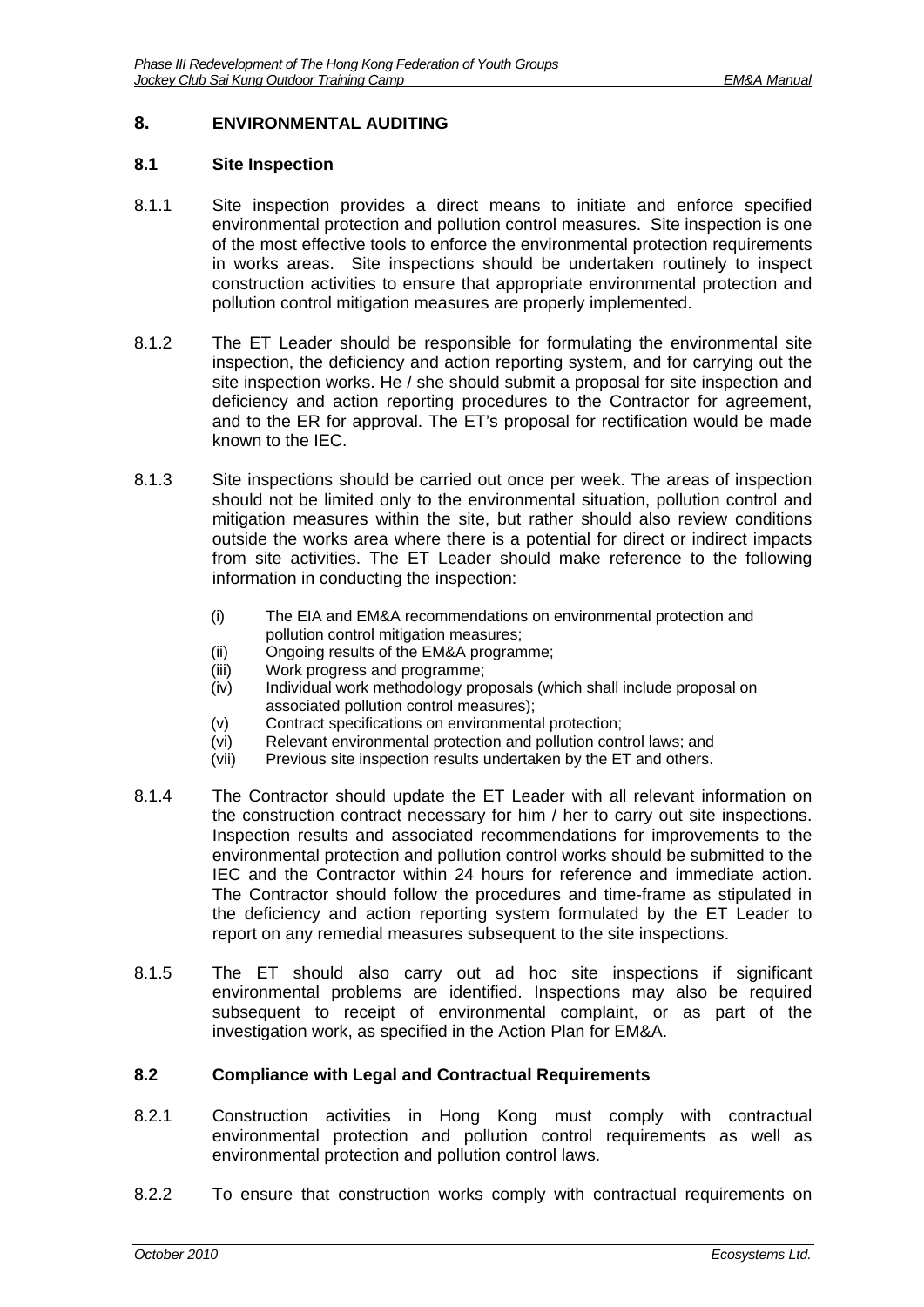environmental aspects, all works method statements submitted by the Contractor to the ER for approval should be sent to the ET Leader for determination of the adequacy of environmental protection and pollution control measures. The implementation schedule of mitigation measures is summarised in **Appendix A**.

- 8.2.3 The ET Leader should also review the progress and programme of the works to ensure that environmental laws have not and will not been violated, and that any potential for violating laws is avoided.
- 8.2.4 The Contractor should regularly copy relevant documents to the ET Leader so that works can be checked as planned and scheduled. The documents should at least include the updated Works Progress Reports, updated Works Programme, any application letters for different licences / permits under the environmental protection laws, and copies of all valid licences/ permits. The site diary should also be available for inspection upon request by the ET Leader.
- 8.2.5 After reviewing the documentation, the ET Leader should report cases of noncompliance with contractual or statutory requirements on environmental protection and pollution control to the IEC and the Contractor for their follow-up actions. If the ET Leader's review concludes that the current status on licence / permit application and any environmental protection and pollution control preparation works might result in non-compliance with environmental protection and pollution control requirements, he / she will also advise the Contractor and the ER accordingly.
- 8.2.6 Upon receipt of the advice, the Contractor should undertake immediate action to correct the non-compliant situation. The ER should follow up to ensure that appropriate action has been taken to satisfy contractual and legal requirements.

### <span id="page-29-0"></span>**8.3 Environmental Complaints**

- 8.3.1 Complaints should be referred to the ET Leader for action. The ET Leader should undertake the following procedures upon receipt of any complaint:
	- (i) log the complaint and date of receipt onto the complaint database and inform the IEC immediately;
	- (ii) investigate the complaint to determine its validity, and assess whether the source of the problem is due to works activities;
	- (iii) if the complaint is valid and due to works, identify mitigation measures in consultation with the IEC;
	- (iv) advise the Contractor if mitigation measures are required;
	- (v) review the Contractor's response to the identified mitigation measure(s) and the updated situation;
	- (vi) if the complaint is transferred from EPD, submit an interim report to EPD on the status of the complaint investigation and follow-up action within the time frame assigned by EPD;
	- (vii) undertake additional monitoring and audit to verify the situation as needed and review that circumstances leading to the complaint do not recur;
	- (viii) report investigation results and subsequent actions to the complainant (if the source of complaint is EPD, the results should be reported within the timeframe assigned by the EPD); and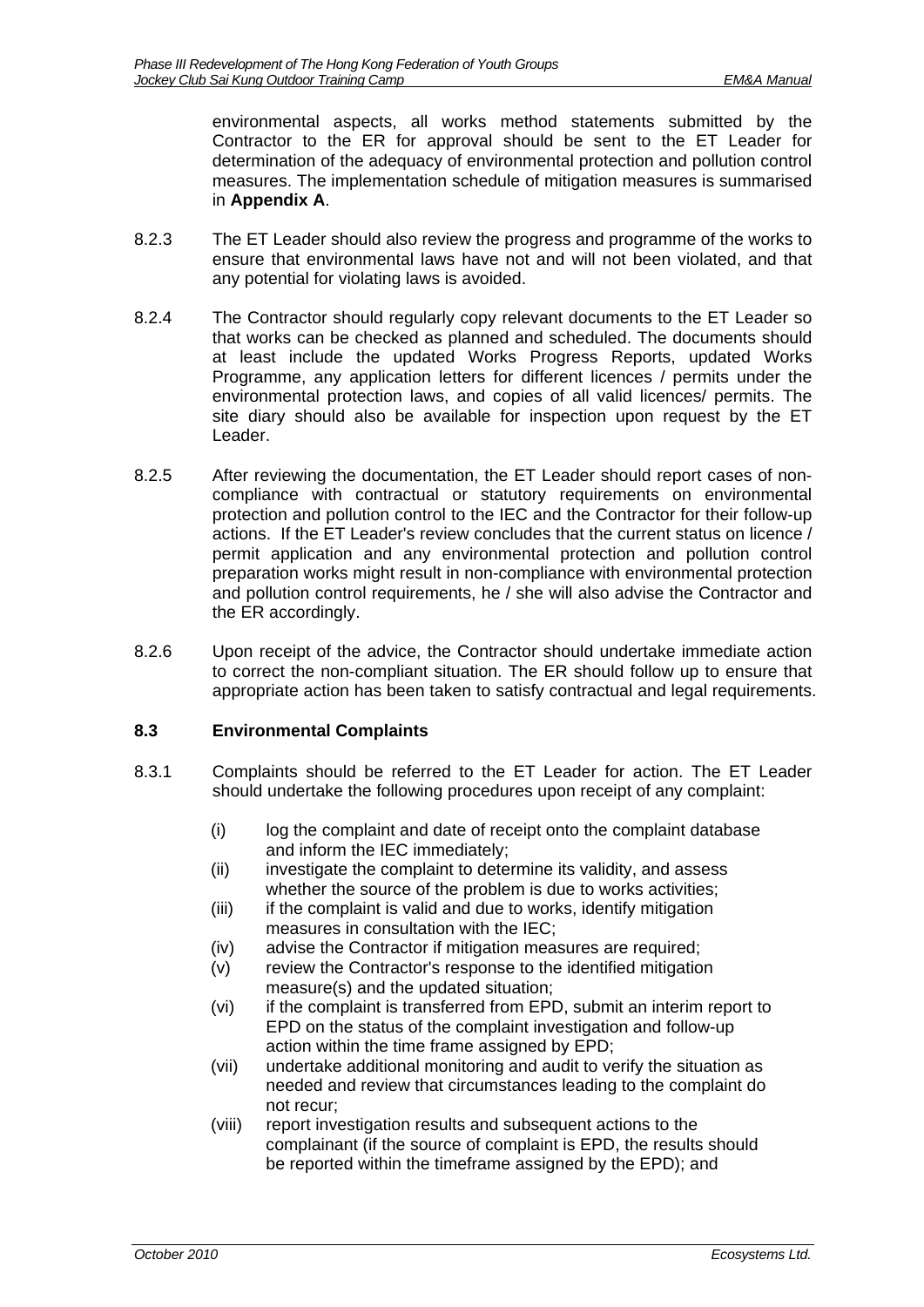(ix) record the complaint, investigation, any resulting corrective actions and results of those actions in the monthly EM&A reports.

# <span id="page-30-0"></span>**9. REPORTING**

### <span id="page-30-1"></span>**9.1 General**

- 9.1.1 The EM&A reports shall be submitted on paper and digitally according to the specification of the ER and EPD. All the monitoring data (baseline and impact) shall also be submitted on CD-ROM.
- 9.1.2 The ET Leader should prepare and submit reports to include baseline monitoring report, monthly EM&A report, quarterly EM&A summary report and final EM&A review report. In accordance with Annex 21 of the EIAO-TM, a copy of the monthly, quarterly summary and final review EM&A reports should be made available to the Director of Environmental Protection.

### <span id="page-30-2"></span>**9.2 Baseline Monitoring Report**

- 9.2.1 The ET Leader should prepare and submit a Baseline Environmental Monitoring Report within 10 working days of completion of the baseline monitoring. Copies of the Baseline Environmental Monitoring Report should be submitted to the Contractor, the IEC, the ER and EPD. The ET Leader should liaise with the relevant parties on the number of copies they require. The report format and baseline monitoring data format should be agreed with EPD prior to submission.
- 9.2.2 The baseline monitoring report should include at least the following:
	- (i) up to half a page executive summary;
	- (ii) brief project background summary;
	- (iii) drawings showing locations of the baseline monitoring stations;
	- (iv) monitoring results (both hard and soft copies) together with the following information:
		- **n** monitoring methodology;
		- **types of equipment used and calibration details;**
		- **parameters monitored;**
		- **EXECUTE:** monitoring locations;
		- **EXECUTE:** monitoring date, time, frequency and duration; and
		- **EXECUTE:** quality assurance (QA) / quality control (QC) results and detection limits;
	- (v) details of influencing factors, including:
		- **EXECT** major activities carried out on the site during the period;
		- **EXECUTE:** weather conditions during the period; and
		- other factors which might affect results;
	- (vi) determination of the action and limit levels for each monitoring parameter and statistical analysis of the baseline data, the analysis should conclude if there is any significant difference between control and impact stations for the parameters monitored;
	- (vii) revisions for inclusion in the EM&A Manual; and
	- (viii) comments, recommendations and conclusions.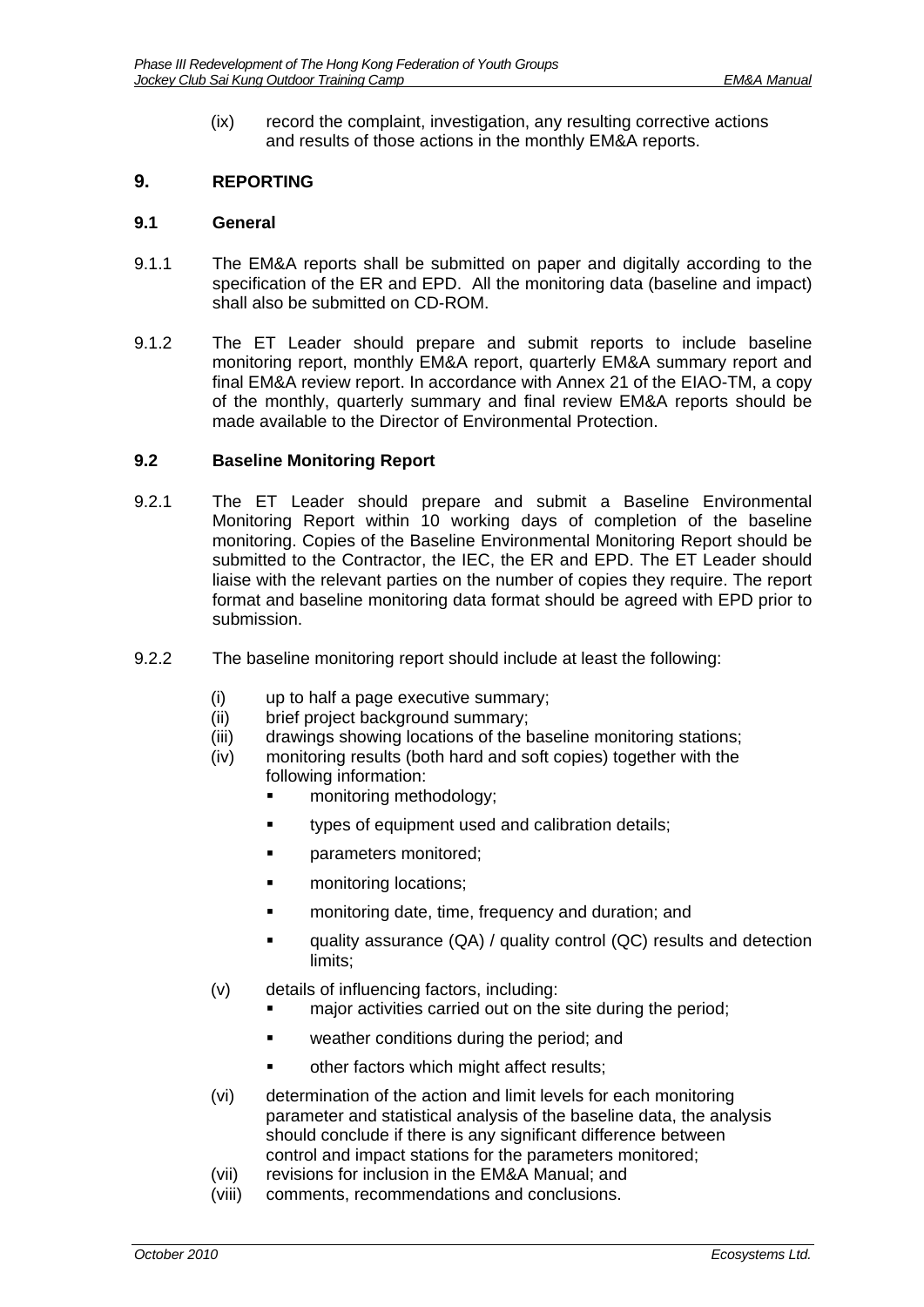### <span id="page-31-0"></span>**9.3 Monthly EM&A Report**

- 9.3.1 The results and findings of all EM&A work required in this Manual should be recorded in the monthly EM&A reports prepared by the ET Leader. The EM&A report should be prepared and submitted within 10 working days of the end of each reporting month, with the first report due the month after construction commences. Each monthly EM&A report should be submitted to the following stakeholders: Contractor, IEC, ER, and EPD. Before submission of the first EM&A report, the ET Leader should liaise with these stakeholders on the required number of copies and format of the monthly reports in both hard copy and electronic medium.
- 9.3.2 The ET leader should review the number and location of monitoring stations and parameters every six months, or as needed, to adapt the program to any changes in the surrounding environment and the nature of works in progress.

### <span id="page-31-1"></span>**9.4 First Monthly EM&A Report**

- 9.4.1 The first monthly EM&A report should include at least the following:
	- (i) executive summary (1-2 pages):
		- **Falle in Exercise** of Action and Limit levels:
			- **Examplaint log:**
			- notifications of any summons and successful prosecutions;
			- **•** reporting changes; and
			- future key issues.
	- (ii) basic project information:
		- project organisation including key personnel contact names and telephone numbers;
		- construction programme;
		- **EXECUTE:** management structure, and
		- works undertaken during the month;
	- (iii) environmental status:
		- works undertaken during the month with illustrations (such as location of works); and
		- drawings showing the project area, any environmental sensitive receivers and the locations of the monitoring and control stations (with co-ordinates of the monitoring locations);
	- (iv) a brief summary of EM&A requirements including:
		- all monitoring parameters;
		- **EXECT** environmental quality performance limits (Action and Limit levels);
		- **Exent-Action Plans:**
		- environmental mitigation measures, as recommended in the project EIA Final Report; and
		- environmental requirements in contract documents;
	- (v) implementation status: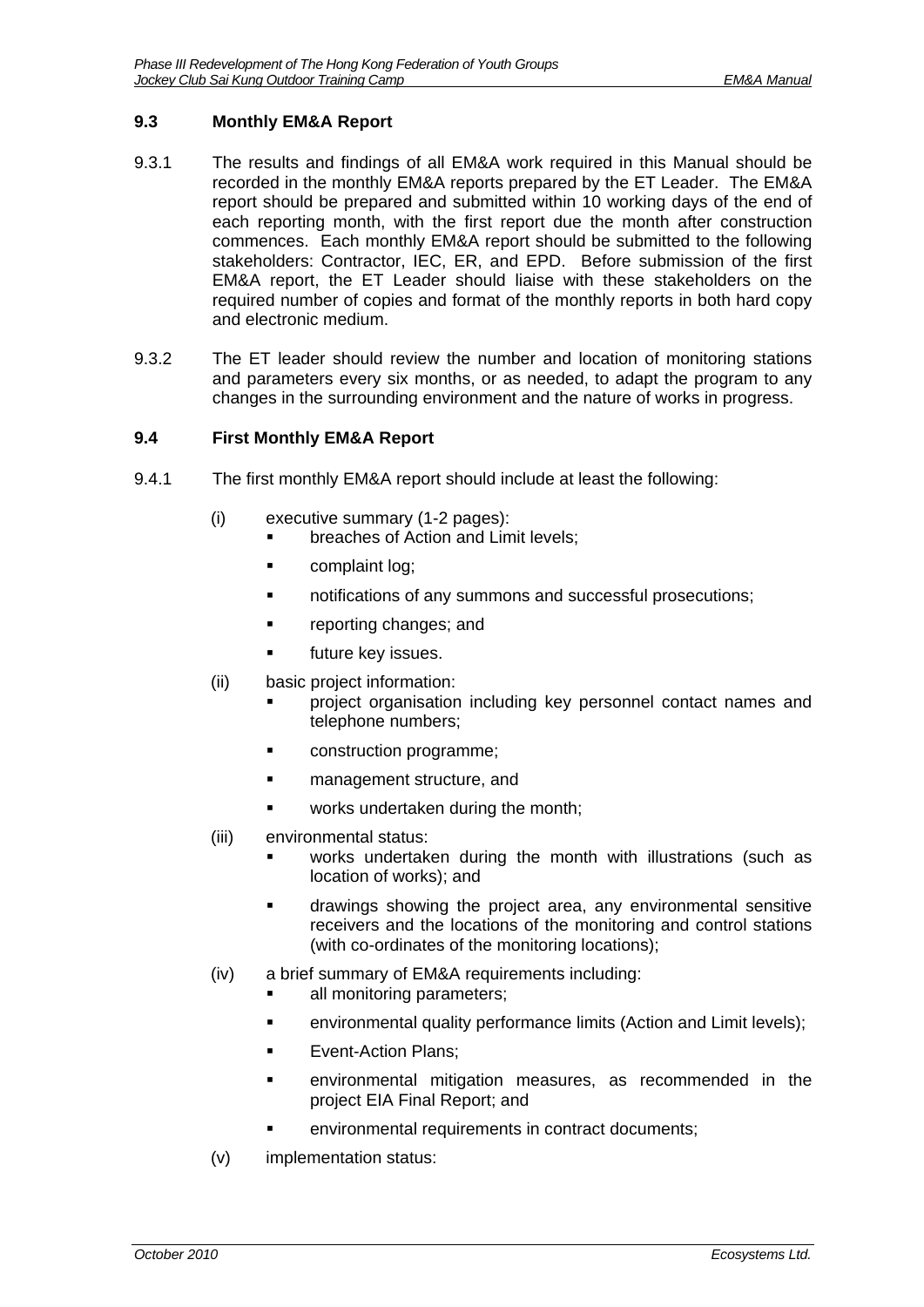- advice on the implementation status of environmental protection and pollution control / mitigation measures, as recommended in the project EIA Final Report;
- (vi) monitoring results (in both hard and soft copies) together with the following information:
	- monitoring methodology;
	- name of types of equipment used and calibration details;
	- **parameters monitored;**
	- monitoring locations;
	- **Example 1** monitoring date, time, frequency, and duration;
	- **EXEC** weather conditions during the period:
	- any other factors which might affect the monitoring results; and
	- QA/QC results and detection limits;
- (vii) report on non-compliance, complaints, and notifications of summons and successful prosecutions:
	- record of all non-compliance (exceedances) of the environmental quality performance limits (Action and Limit levels);
	- record of all complaints received (written or verbal) for each media, including locations and nature of complaints investigation, liaison and consultation undertaken, actions and follow-up procedures taken, results and summary;
	- record of all notification of summons and successful prosecutions for breaches of current environmental protection / pollution control legislation, including locations and nature of the breaches, investigation, follow-up actions taken, results and summary;
	- review of the reasons for and the implications of non-compliance, complaints, summons and prosecutions including review of pollution sources and working procedures; and
	- description of the actions taken in the event of non-compliance and deficiency reporting and any follow-up procedures related to earlier noncompliance;
- (viii) others
	- an account of the future key issues as reviewed from the works programme and work method statements;
	- advice on the solid and liquid waste management status; and
	- comments (for example, effectiveness and efficiency of the mitigation measures), recommendations (for example, any improvement in the EM&A programme) and conclusions.

### <span id="page-32-0"></span>**9.5 Subsequent Monthly EM&A Reports**

- 9.5.1 Subsequent monthly EM&A reports should include the following:
	- (i) executive summary (1 2 pages):
		- breaches of Action and Limit levels;
		- **Complaints log:**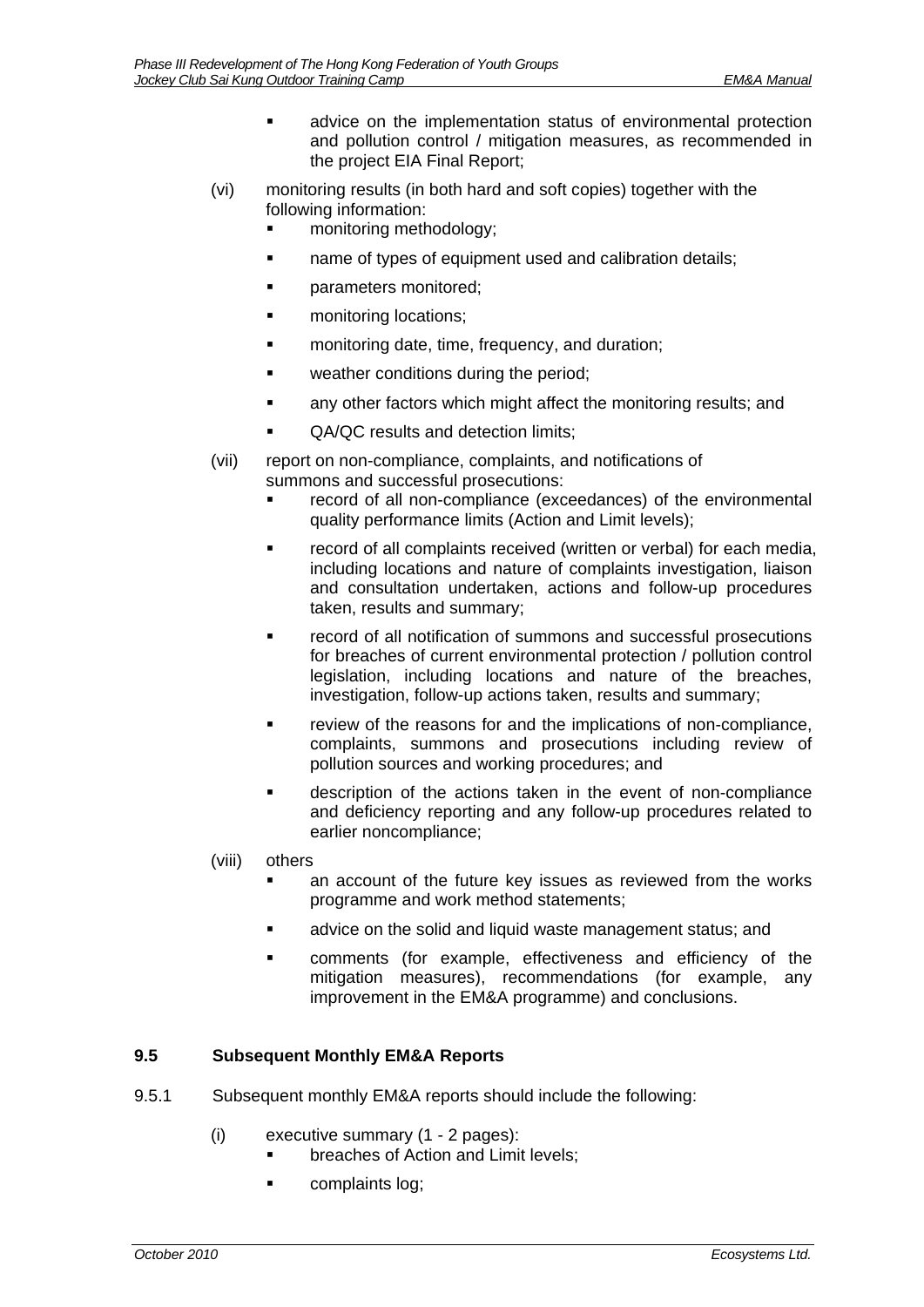- notifications of any summons and successful prosecutions;
- **•** reporting changes; and
- **future key issues.**
- (ii) environmental status:
	- works undertaken during the month with illustrations (such as location of works); and
	- drawing showing the project area, any environmental sensitive receivers and the locations of the monitoring and control stations.
- (iii) implementation status:
	- advice on the implementation status of environmental protection and pollution control / mitigation measures, as recommended in the project EIA;
- (iv) monitoring results (in both hard and soft copies) together with the following information:
	- monitoring methodology;
	- **name of types of equipment used and calibration details;**
	- parameters monitored;
	- **n** monitoring locations:
	- **EXECUTE:** monitoring date, time, frequency, and duration;
	- weather conditions during the period;
	- **EXECT** any other factors which might affect the monitoring results; and
	- QA / QC results and detection limits.
- (v) report on non-compliance, complaints, and notifications of summons and successful prosecutions:
	- record of all non-compliance (exceedances) of the environmental quality performance limits (action and limit levels);
	- record of all complaints received (written or verbal) for each media, including locations and nature of complaints investigation, liaison and consultation undertaken, actions and follow-up procedures taken, results and summary;
	- record of all notification of summons and successful prosecutions for breaches of current environmental protection / pollution control legislation, including locations and nature of the breaches, investigation, follow-up actions taken, results and summary;
	- review of the reasons for and the implications of non-compliance, complaints, summons and prosecutions including review of pollution sources and working procedures; and
	- description of the actions taken in the event of non-compliance and deficiency reporting and any follow-up procedures related to earlier noncompliance.
- (vi) others
	- an account of the future key issues as reviewed from the works programme and work method statements;
	- advice on the solid and liquid waste management status; and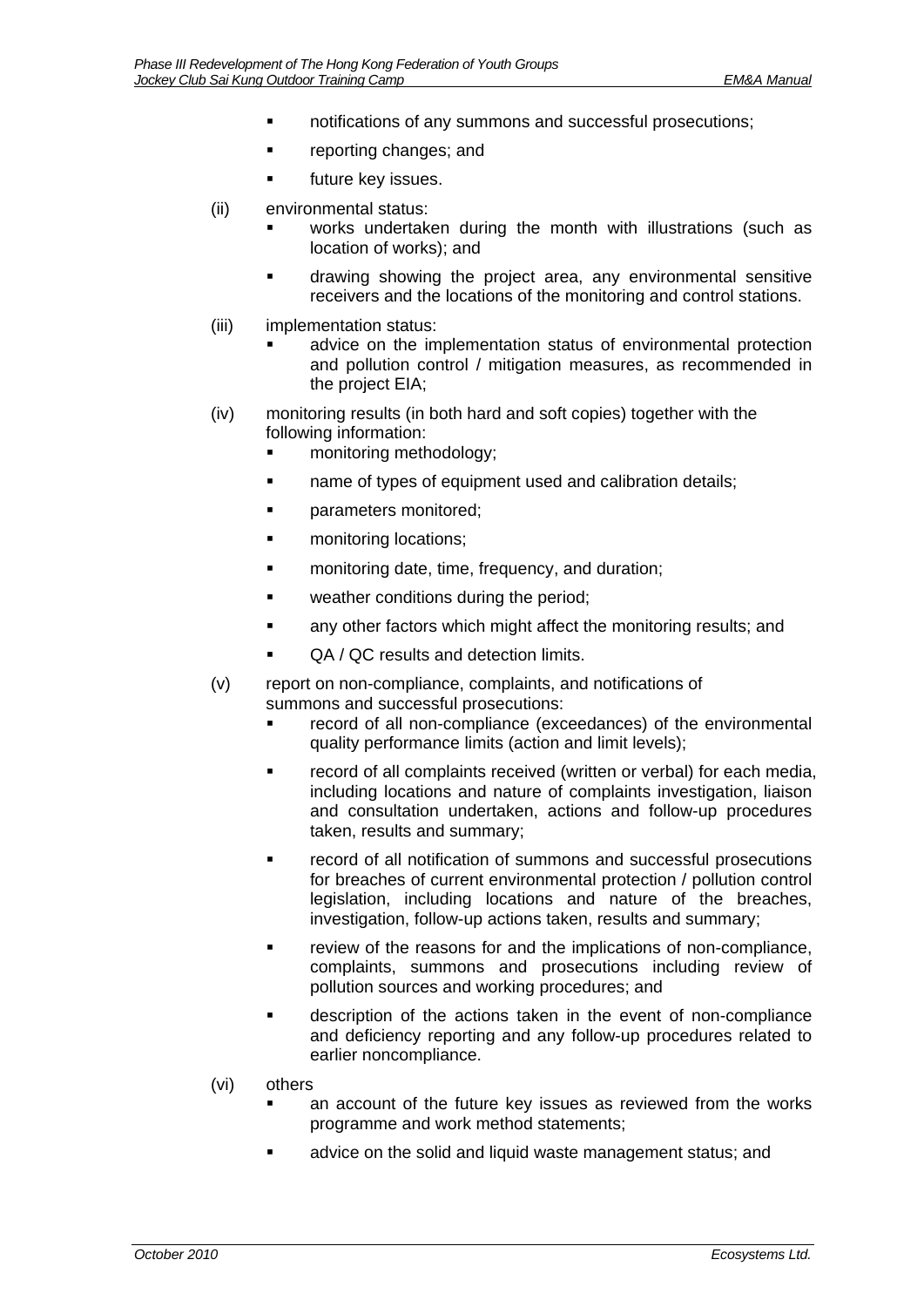- comments (for example, effectiveness and efficiency of the mitigation measures), recommendations (for example, any improvement in the EM&A programme) and conclusions.
- (vii) appendix
	- action and limit levels;
	- graphical plots of trends of monitored parameters at key stations over the past four reporting periods for representative monitoring stations annotated against the following:
	- **EXECT** major activities being carried out on site during the period;
	- weather conditions during the period; and
	- **EXECT** any other factors that might affect the monitoring results.
	- **•** monitoring schedule for the present and next reporting period;
	- cumulative statistics on complaints, notifications of summons and successful prosecutions; and
	- outstanding issues and deficiencies.

### <span id="page-34-0"></span>**9.6 Quarterly EM&A Summary Reports**

- 9.6.1 A quarterly EM&A summary report of around five pages should be produced and should contain at least the following information.
	- (i) up to half a page executive summary;
	- (ii) basic project information including a synopsis of the project organisation, programme, contacts of key management, and a synopsis of works undertaken during the quarter;
	- (iii) a brief summary of EM&A requirements including:
		- monitoring parameters;
		- environmental quality performance limits (action and limit levels); and
		- environmental mitigation measures, as recommended in the project EIA Final Report;
	- (iv) advice on the implementation status of environmental protection and pollution control / mitigation measures, as recommended in the project EIA Final Report, summarised in the updated implementation schedule;
	- (v) drawings showing the project area, any environmental sensitive receivers and the locations of the monitoring and control stations;
	- (vi) graphical plots of any trends in monitored parameters over the past four months (the last month of the previous quarter and the present quarter) for representative monitoring stations annotated against:
		- **the major activities being carried out on site during the period;**
		- weather conditions during the period; and
		- any other factors which might affect the monitoring results;
	- (vii) advice on the solid and liquid waste management status;
	- (viii) a summary of non-compliance (exceedances) of the environmental quality performance limits (action and limit levels);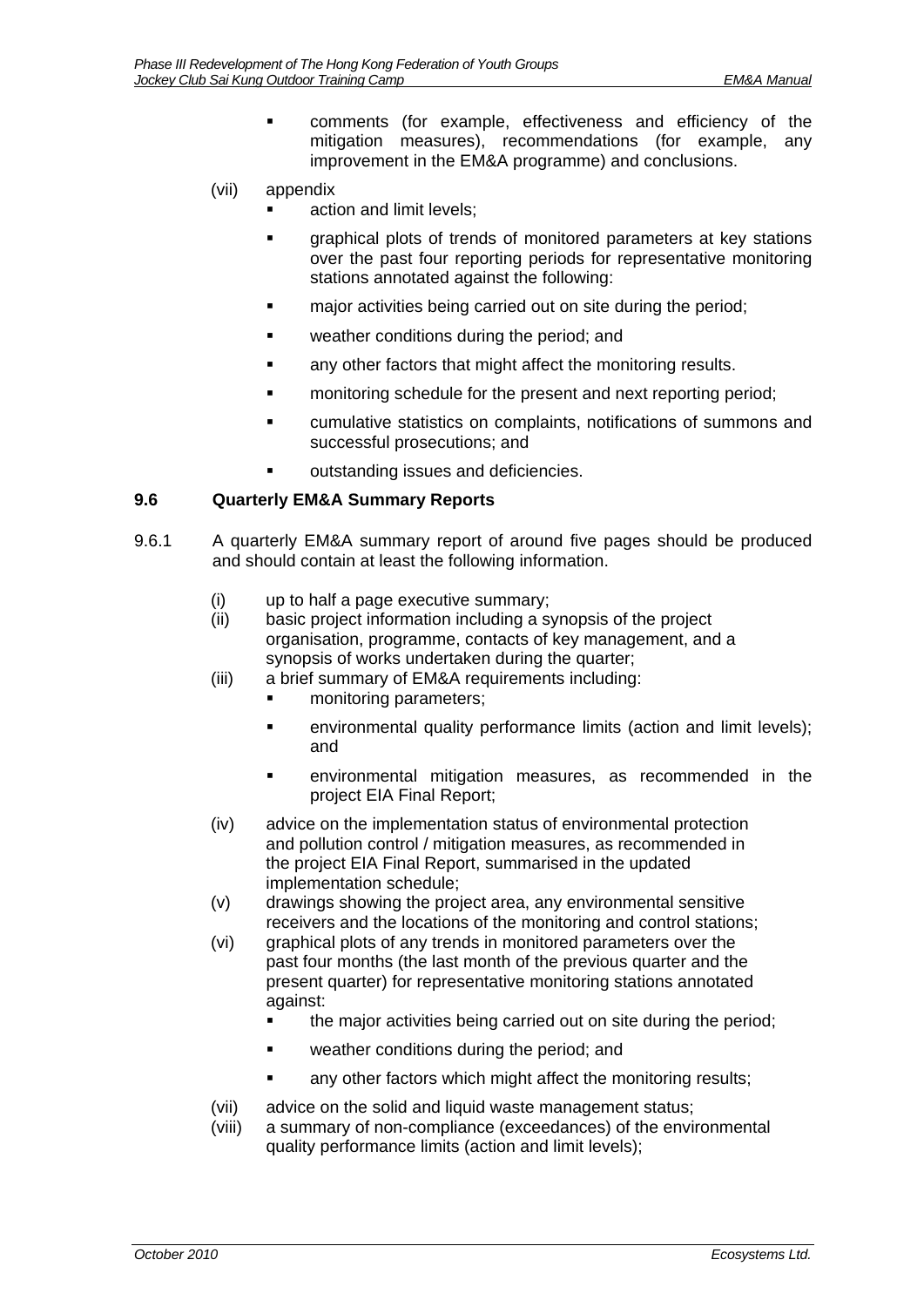- (ix) a brief review of the reasons for and the implications of any noncompliance, including a review of pollution sources and working procedures;
- (x) a summary description of actions taken in the event of noncompliance and any follow-up procedures related to any earlier non-compliance;
- (xi) a summarised record of all complaints received (written or verbal) for each media, liaison and consultation undertaken, actions and follow-up procedures taken;
- (xii) comments (for example, a review of the effectiveness and efficiency of the mitigation measures); recommendations (for example, any improvement in the EM&A programme) and conclusions for the quarter; and
- (xiii) proponents' contacts and any hotline telephone number for the public to make enquiries.

# <span id="page-35-0"></span>**9.7 Final EM&A Review Report**

- 9.7.1 The final EM&A report should include the following information:
	- (i) an executive summary;
	- (ii) drawings showing the project area, any environmental sensitive receivers and the locations of the monitoring and control stations;
	- (iii) basic project information including a synopsis of the project organisation, contacts of key management, and a synopsis of work undertaken during the entire construction period;
	- (iv) a brief summary of EM&A requirements including:
		- monitoring parameters;
		- **EXECT** environmental quality performance limits (action and limit levels); and
		- environmental mitigation measures, as recommended in the project EIA Final Report;
		- Event-Action Plans.
	- (v) a summary of the implementation status of environmental protection and pollution control/mitigation measures, as recommended in the project EIA Report, summarised in the updated implementation schedule;
	- (vi) graphical plots of the trends of monitored parameters over the construction period for representative monitoring stations, including the post-project monitoring annotated against:
		- the major activities being carried out on site during the period;
		- **•** weather conditions during the period; and
		- any other factors which might affect the monitoring results.
	- (vii) a summary of non-compliance (exceedances) of the environmental quality performance limits (action and limit levels);
	- (viii) a brief review of the reasons for and the implications of noncompliance including review of pollution sources and working procedures as appropriate;
	- (ix) a summary description of the actions taken in the event of noncompliance and any follow-up procedures related to earlier noncompliance;